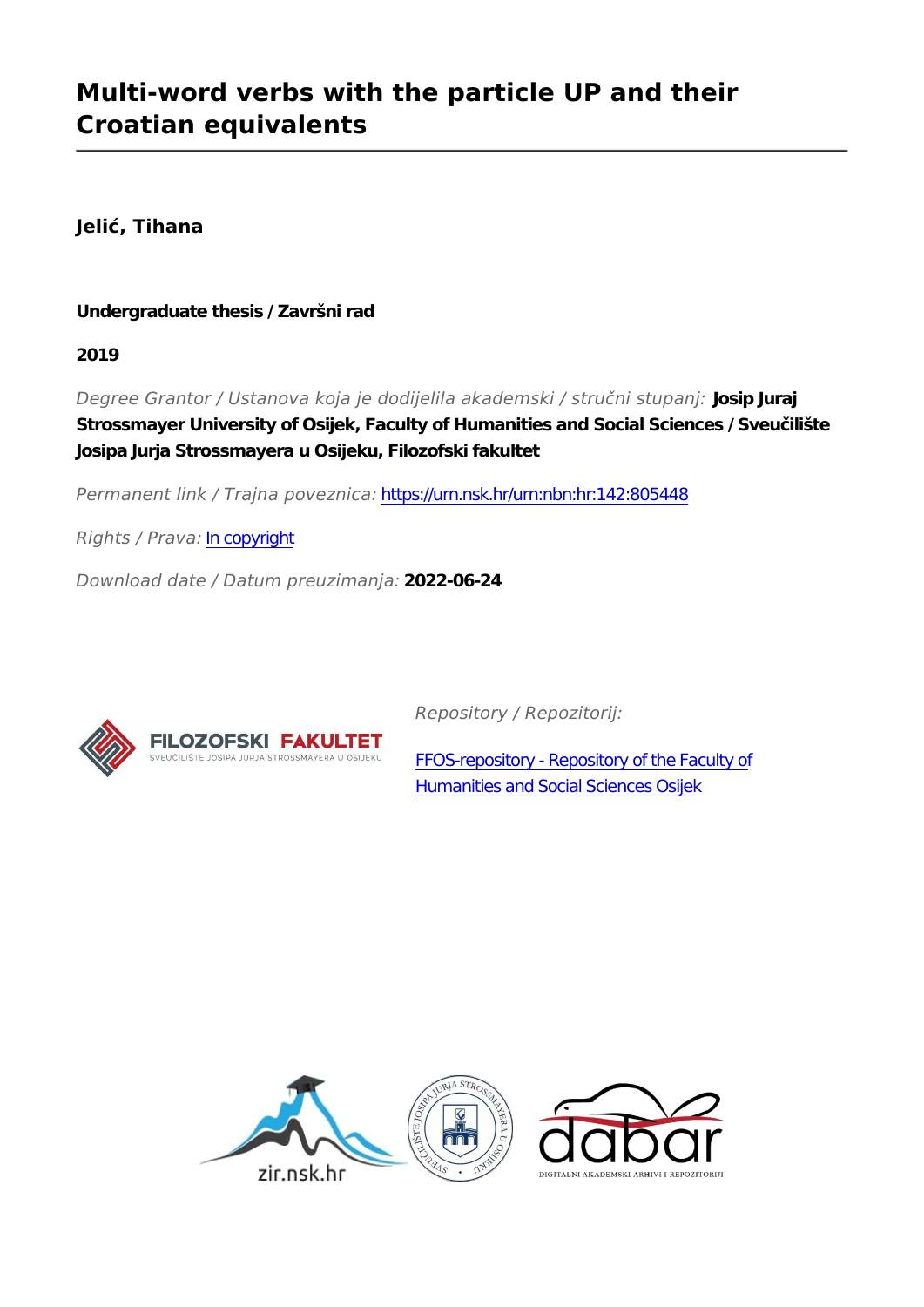Sveučilište Josipa Jurja Strossmayera u Osijeku

Filozofski fakultet

Studij: Dvopredmetni sveučilišni preddiplomski studij engleskoga jezika i

književnosti i hrvatskog jezika i književnosti

Tihana Jelić

# **Višerječni glagoli s česticom** *up* **i njihovi hrvatski ekvivalenti**

Završni rad

Mentor: doc. dr. sc. Goran Milić

Osijek, 2019.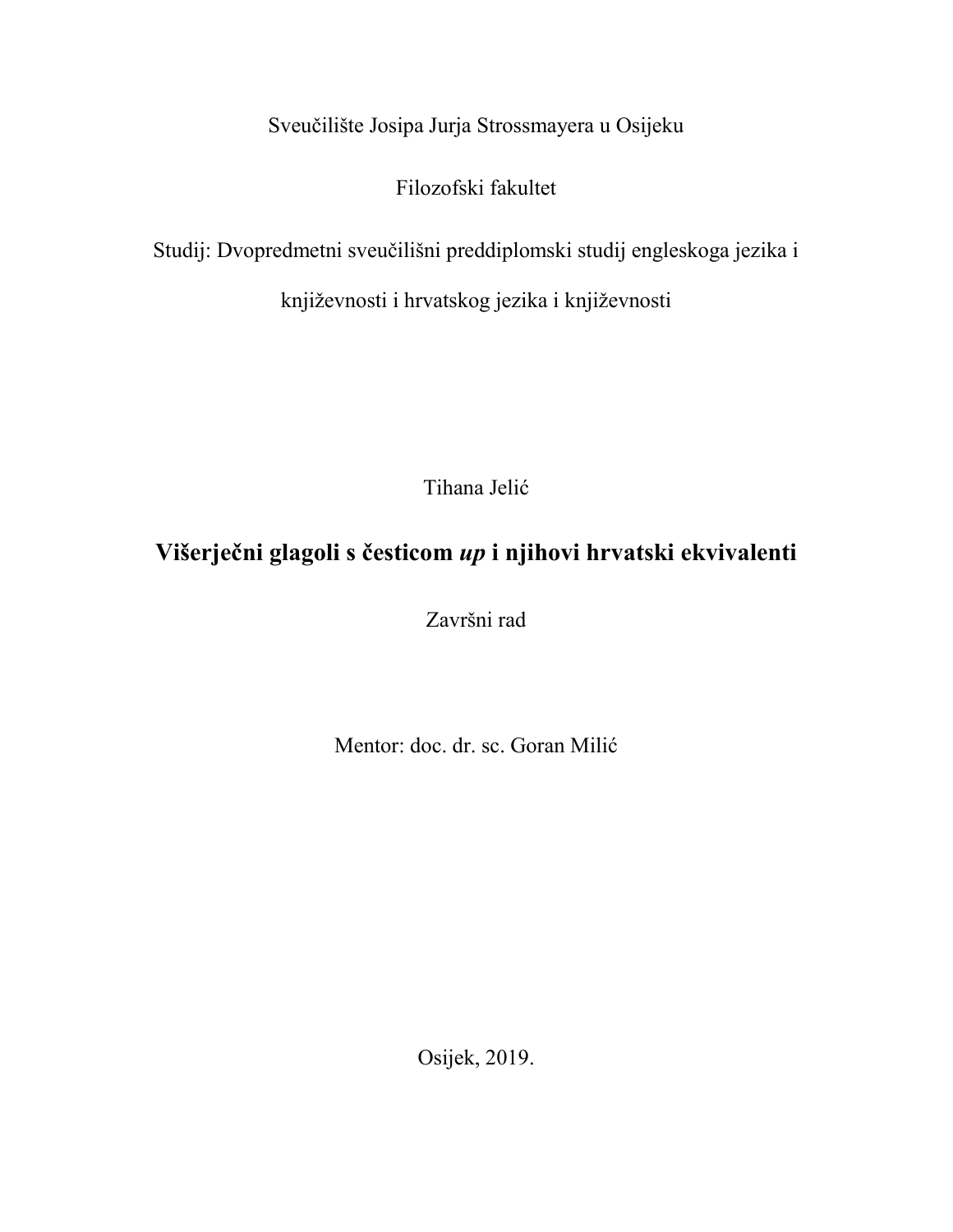Sveučilište Josipa Jurja Strossmayera u Osijeku

Filozofski fakultet

Odsjek za engleski jezik i književnost

Studij: Dvopredmetni sveučilišni preddiplomski studij engleskoga jezika i

književnosti i hrvatskog jezika i književnosti

Tihana Jelić

## **Višerječni glagoli s česticom** *up* **i njihovi hrvatski ekvivalenti**

Završni rad

Znanstveno područje: humanističke znanosti

Znanstveno polje: filologija

Znanstvena grana: anglistika

Mentor: doc. dr. sc. Goran Milić

Osijek, 2019.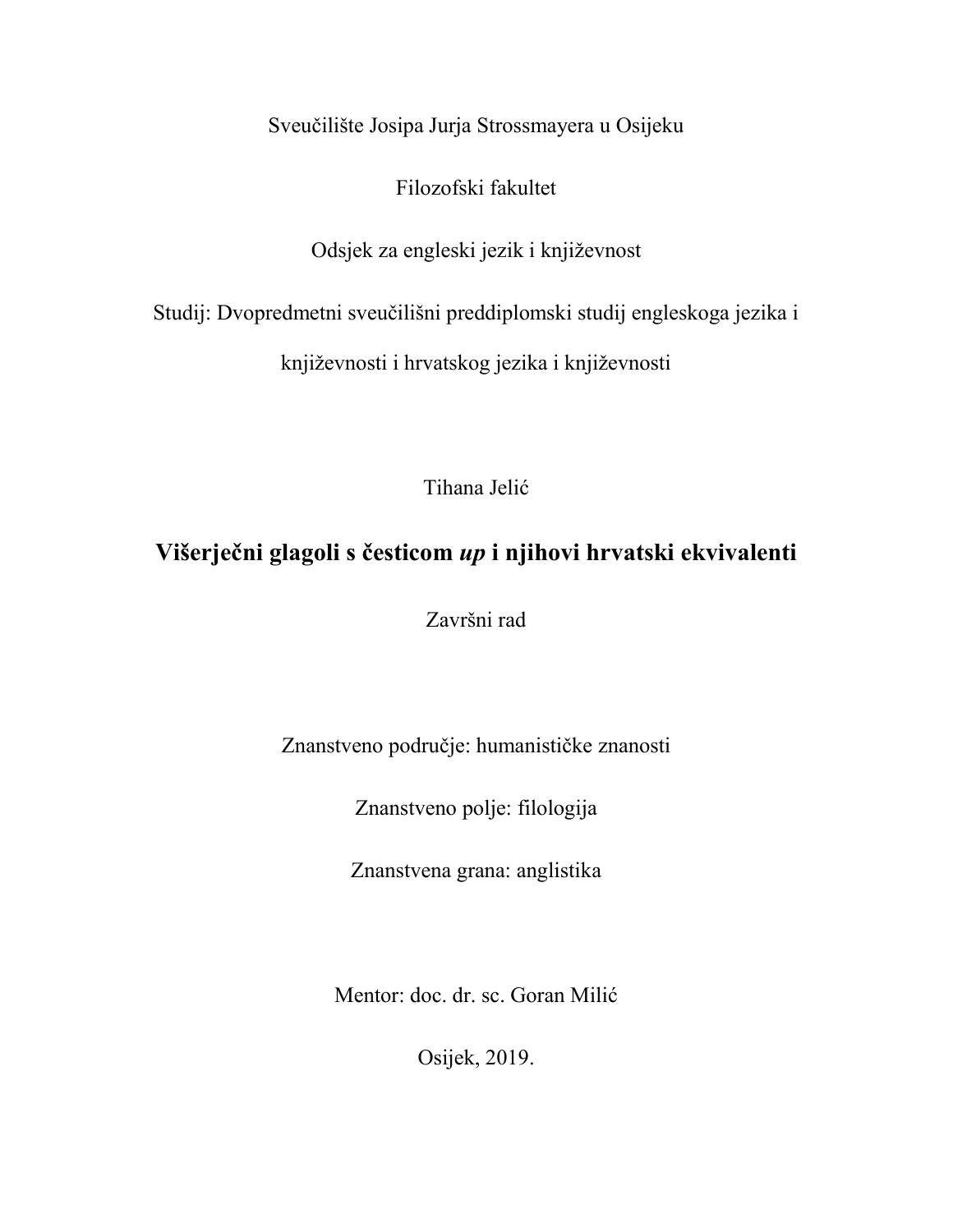J. J. Strossmayer University of Osijek

Faculty of Humanities and Social Sciences

Study Programme: Double Major BA Study Programme in English Language and

Literature and Croatian Language and Literature

Tihana Jelić

# **Multi-word verbs with the particle** *up* **and their Croatian**

### **equivalents**

Bachelor's Thesis

Supervisor: doc. dr. sc. Goran Milić

Osijek, 2019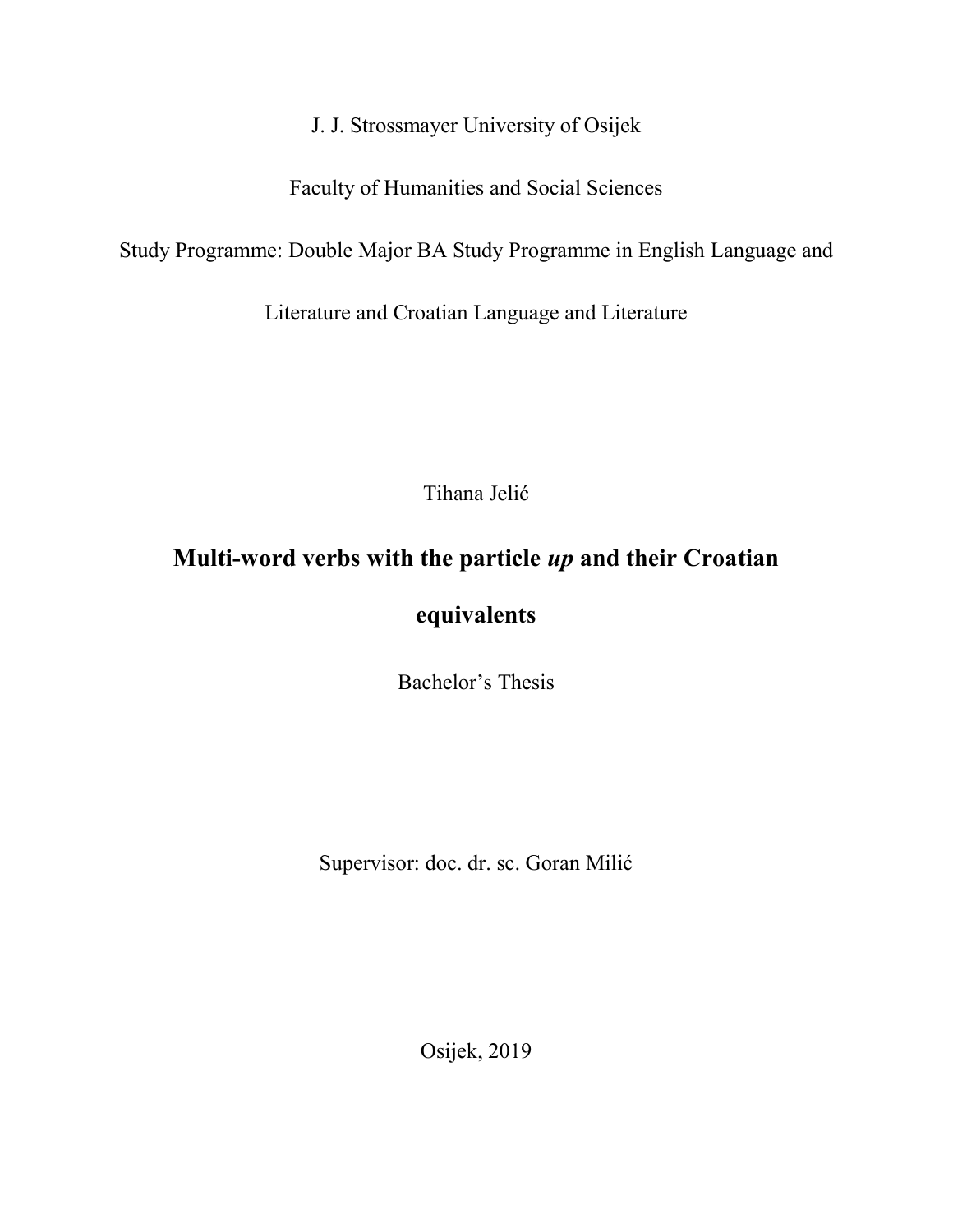J. J. Strossmayer University of Osijek

Faculty of Humanities and Social Sciences

Department of English

Study Programme: Double Major BA Study Programme in English Language and

Literature and Croatian Language and Literature

Tihana Jelić

# **Multi-word verbs with the particle** *up* **and their Croatian**

### **equivalents**

Bachelor's Thesis

Scientific area: humanities

Scientific field: philology

Scientific branch: English studies

Supervisor: doc. dr. sc. Goran Milić

Osijek, 2019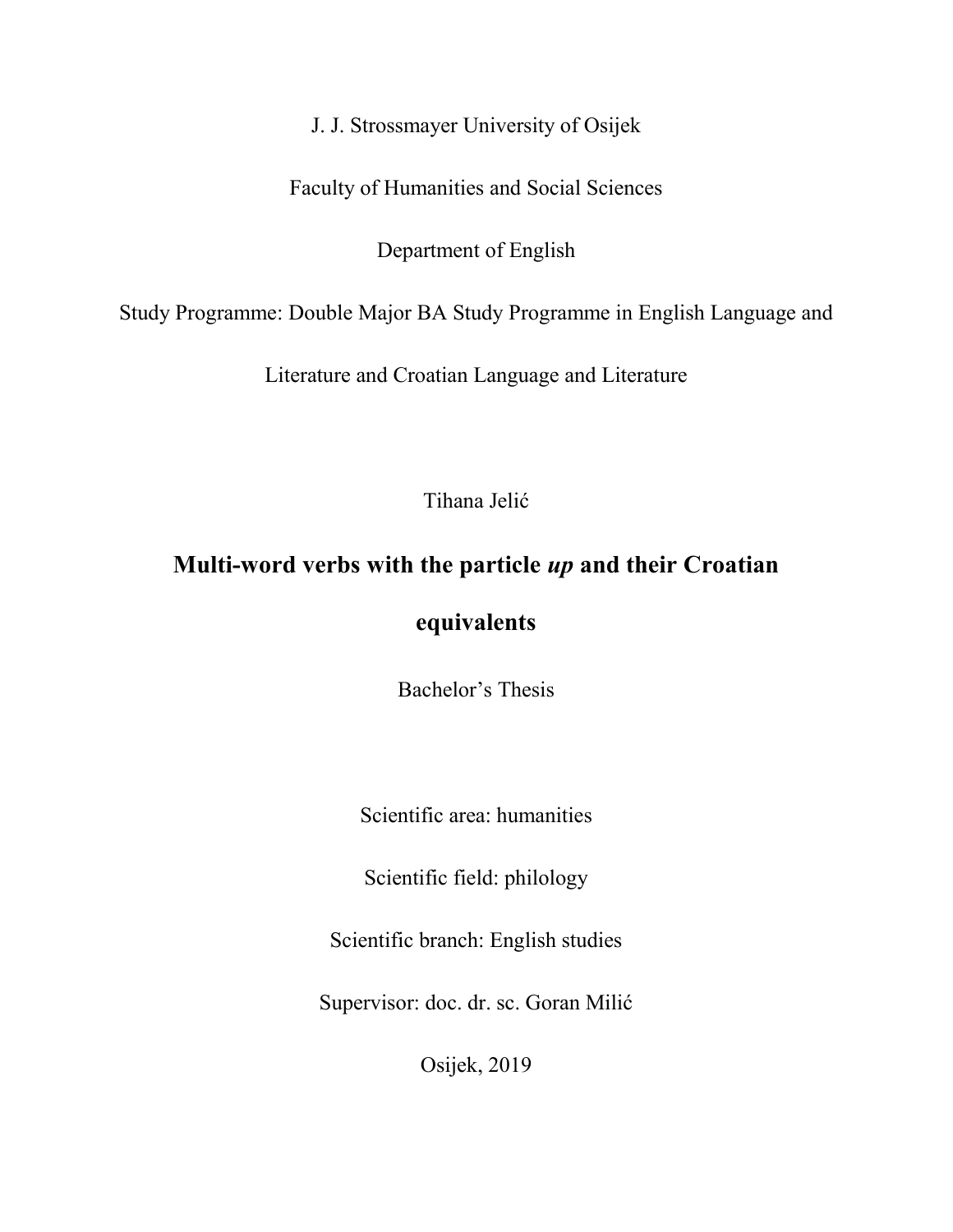#### **IZJAVA**

Izjavljujem s punom materijalnom i moralnom odgovornošću da sam ovaj rad samostalno napravio te da u njemu nema kopiranih ili prepisanih dijelova teksta tuđih radova, a da nisu označeni kao citati s napisanim izvorom odakle su preneseni.

Svojim vlastoručnim potpisom potvrđujem da sam suglasan da Filozofski fakultet Osijek trajno pohrani i javno objavi ovaj moj rad u internetskoj bazi završnih i diplomskih radova knjižnice Filozofskog fakulteta Osijek, knjižnice Sveučilišta Josipa Jurja Strossmayera u Osijeku i Nacionalne i sveučilišne knjižnice u Zagrebu.

U Osijeku, 9. 9. 2019.

<u> Tihana Jelic , 0015222573</u>

Ime i prezime studenta, JMBAG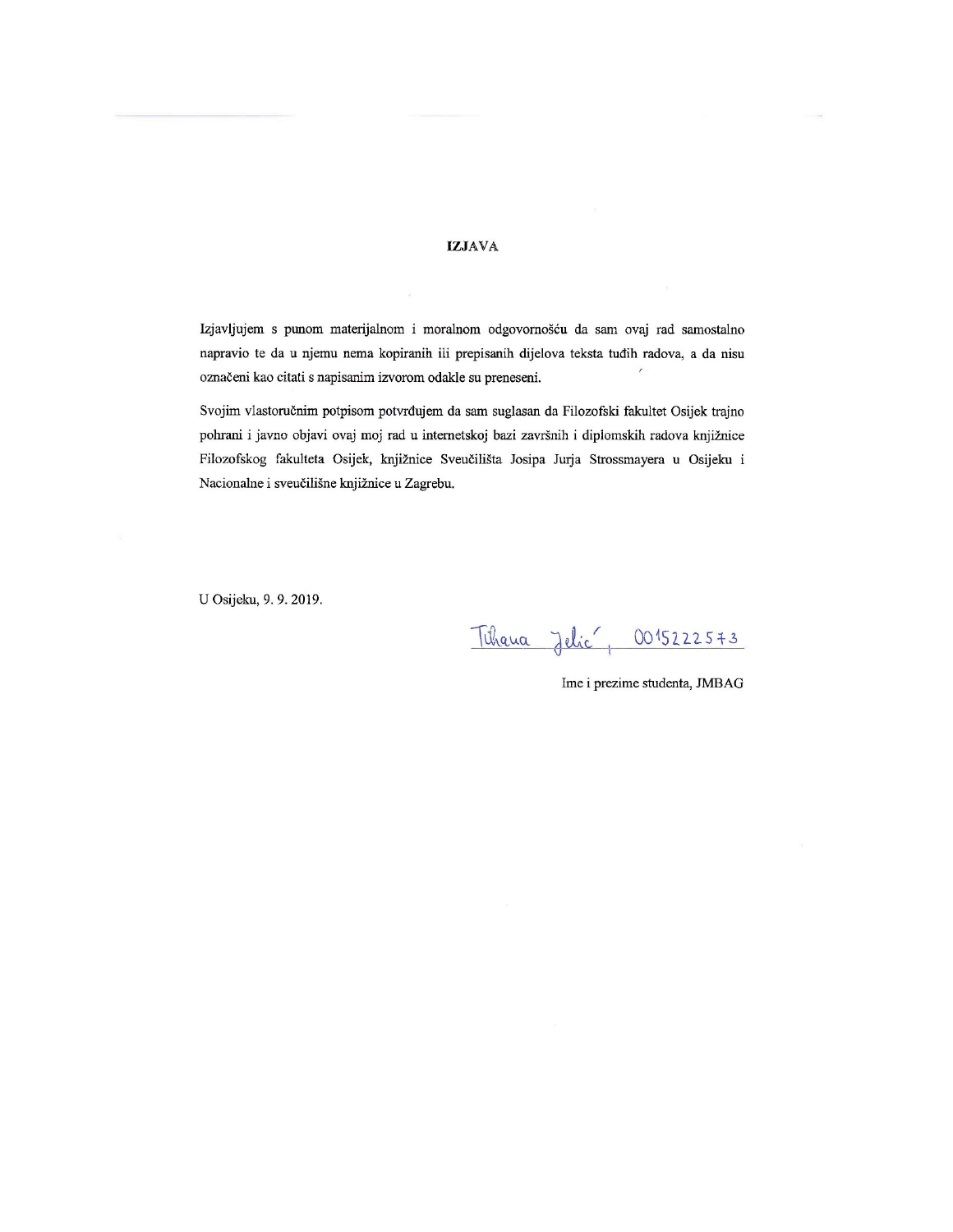#### Abstract

Multi-word verbs are combinations of verbs with particles, which can be either adverbs or prepositions. They are, furthermore, divided into three categories, as a result of what kind of particle follows the verbal lexeme: phrasal verbs, prepositional verbs and phrasal-prepositional verbs. Because they are often idiomatic, there may be difficulties when translating them to another language. This paper will focus on multi-word verbs with the particle *up* and their Croatian equivalents. Multi-word verbs that will serve as an illustration were found in George Orwell's *1984*. This paper will also provide the possible meaning of a particle *up* according to the cognitive linguistic approach.

Key words: multi-word verbs, particle *up*, *1984*, translation, Croatian equivalents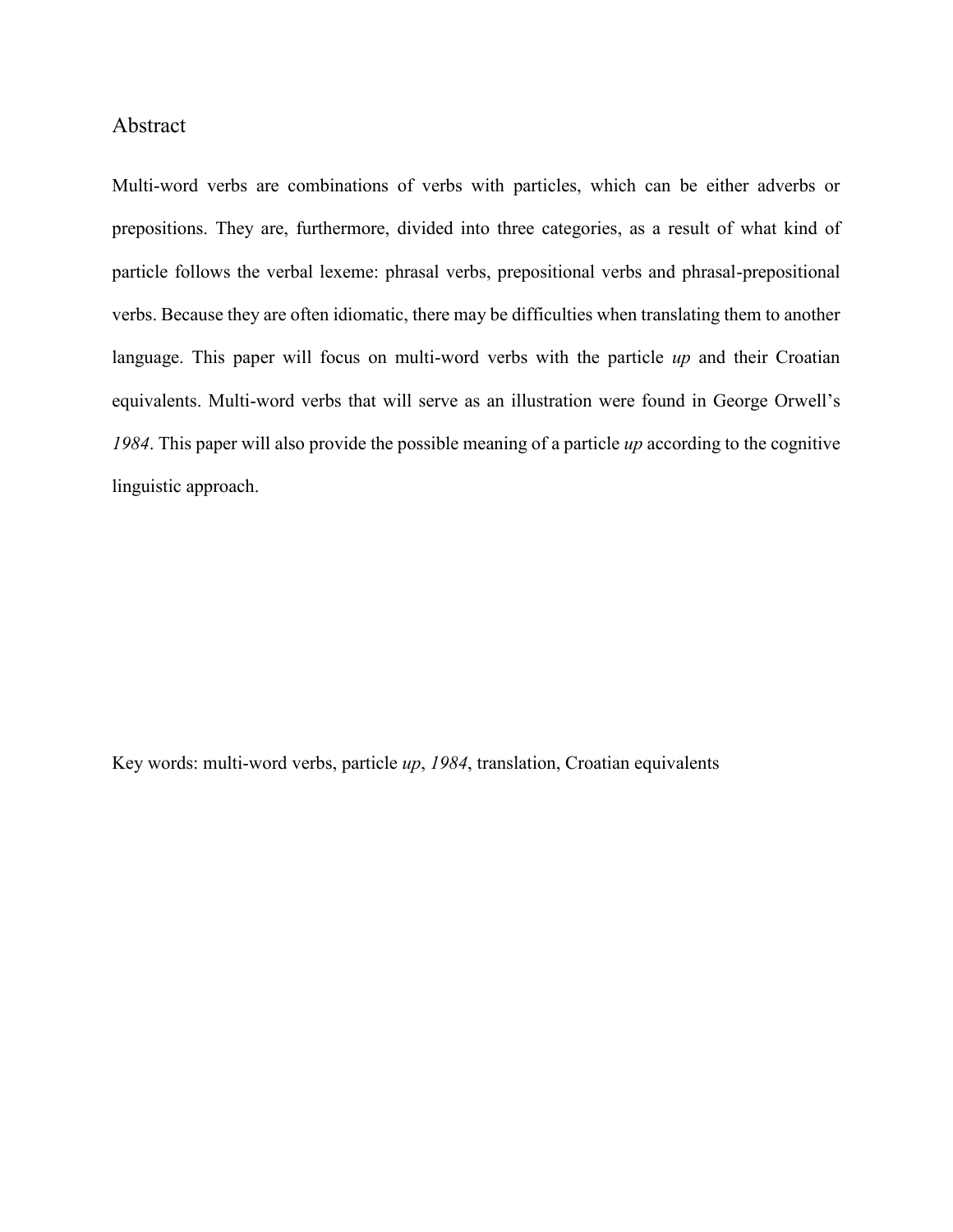### Table of Contents

| 1. |      |  |  |  |
|----|------|--|--|--|
| 2. |      |  |  |  |
|    | 2.1. |  |  |  |
|    | 2.2. |  |  |  |
|    | 2.3. |  |  |  |
| 3. |      |  |  |  |
|    | 3.1. |  |  |  |
|    | 3.2. |  |  |  |
|    | 3.3. |  |  |  |
| 4. |      |  |  |  |
| 5. |      |  |  |  |
| 6. |      |  |  |  |
| 7. |      |  |  |  |
|    |      |  |  |  |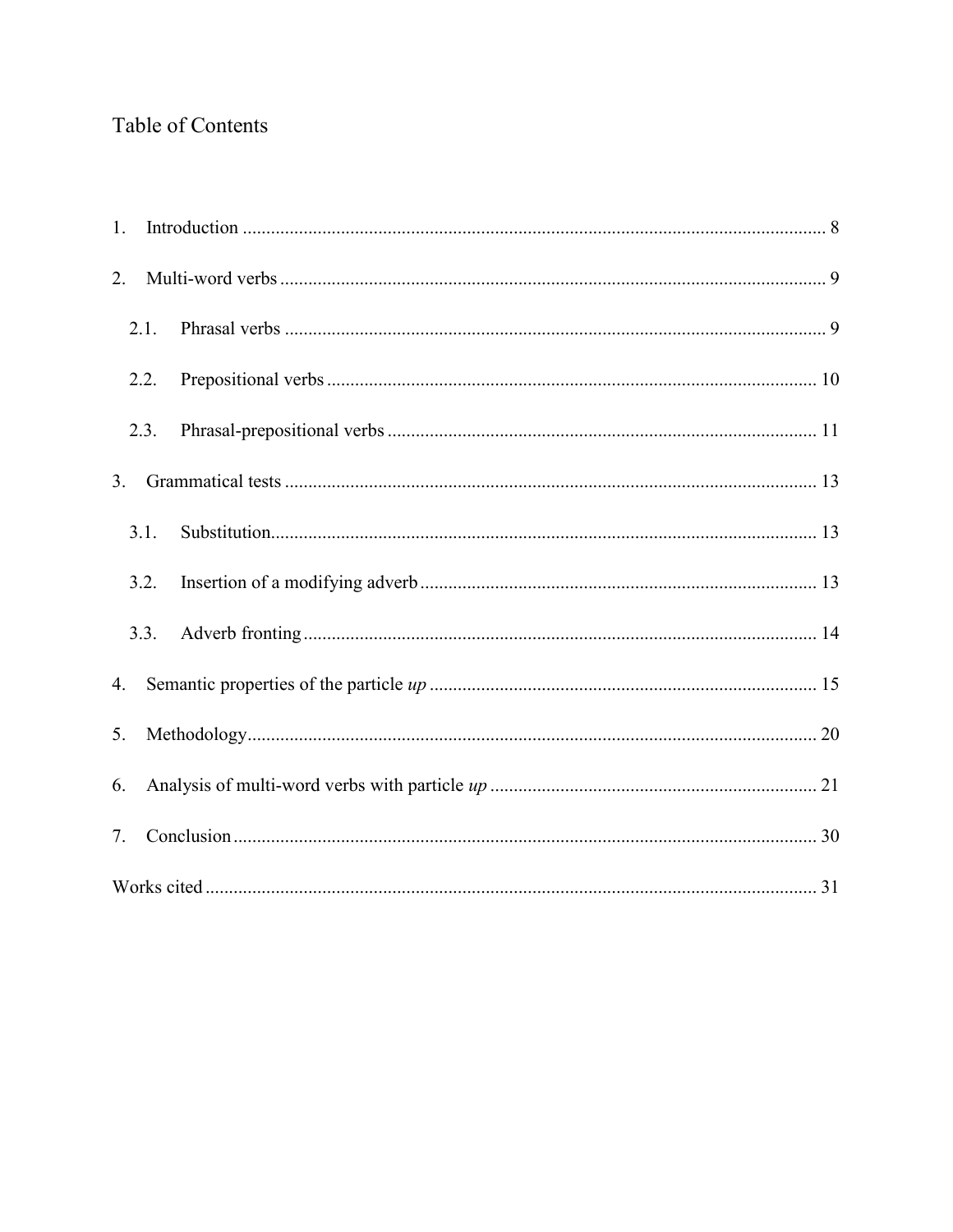#### <span id="page-8-0"></span>1. Introduction

"The term phrasal verb is rarely ever used except with respect to English, where it is sometimes applied not only to phrasal verbs . . ., but also to other verbal constructs, most notably prepositional verbs." (Thim 2) The term multi-word verbs is used to refer to both phrasal verbs and prepositional verbs, along with phrasal-prepositional verbs. Multi-word verbs are often idiomatic, although the level of idiomaticity varies.

This paper will present multi-word verbs with particle *up* and their Croatian equivalents. The first part of the paper will present the theoretical background behind multi-word verbs, which will be categorized into three groups, and characteristics of each category will be discussed. Secondly, several grammatical tests used to distinguish between multi-word verbs and free combinations will be referred to. The next, theoretical part will provide the semantic properties of the particle *up*.

In the second part of the paper examples of multi-word verbs with particle *up* found in George Orwell's *1984* will be listed. For each verb translation will be provided and commented on, and the meaning of the particle will also be commented on. Finally, a conclusion to the research will be provided.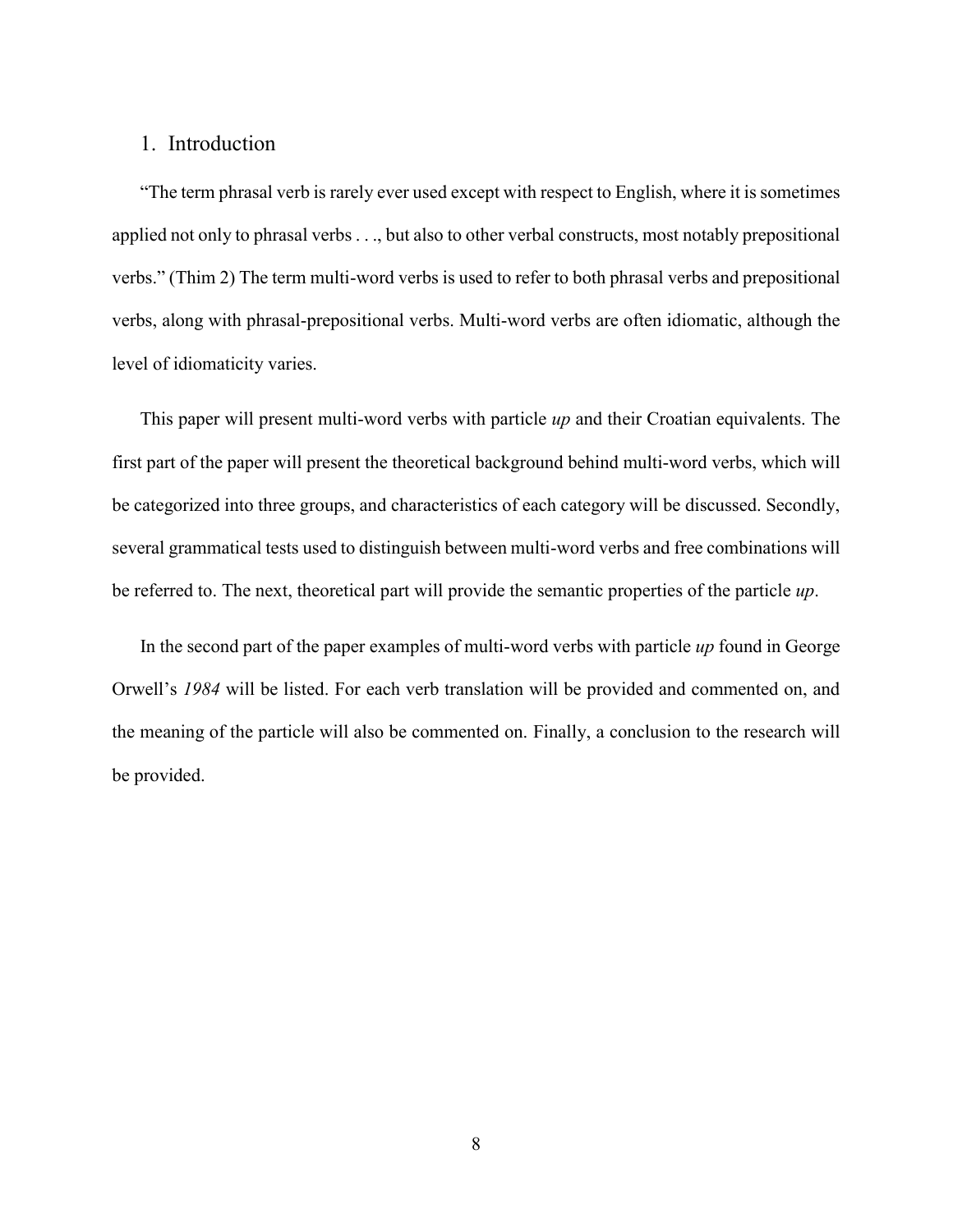#### <span id="page-9-0"></span>2. Multi-word verbs

"Multi-word verbs are combinations of verbs with other words that form an idiomatic unit, inasmuch as the meaning of the combination cannot be predicted from the meaning of the parts" (Greenbaum 279). The term for words that are combined with verbs to form multi-word verbs is particles, which, at the most basic level, can be either adverbs or prepositions. It is important to emphasize that such combinations act as a single unit to a matter of degree in both syntactic and semantic terms. Semantic criteria for idiomatic status of multi-word verbs will be presented in chapter 3.1. and in chapter 4, while syntactic criteria will be presented in chapters 3.2. and 3.3.

According to *Phrasal Verbs: The English Verb-Particle Construction and Its History* phrasal verbs were described in grammars as early as 1712, when Michael Mattaire "in his *English Grammar* described the basic syntactic peculiarities of the English verb-particle construction." (Thim 1)

Although the term "phrasal verbs" is often used to refer to multi-word verbs, in the English language there are three main categories of multi-word verbs: phrasal verbs, prepositional verbs and phrasal-prepositional verbs.

#### <span id="page-9-1"></span>2.1. Phrasal verbs

 $\overline{\phantom{a}}$ 

Both Merriam-Webster Dictionary<sup>1</sup> and Collins Dictionary<sup>2</sup> define phrasal verbs as combinations of verbs and adverbs or prepositions. However, Cambridge Dictionary<sup>3</sup> defines phrasal verbs as a type of multi-word verbs which has two parts: a verb and an adverb particle. In *The Oxford English* 

<sup>&</sup>lt;sup>1</sup> https://www.merriam-webster.com/dictionary/phrasal%20verb

<sup>2</sup> https://www.collinsdictionary.com/dictionary/english/phrasal-verb

<sup>3</sup> https://dictionary.cambridge.org/grammar/british-grammar/about-verbs/verbs-multi-word-verbs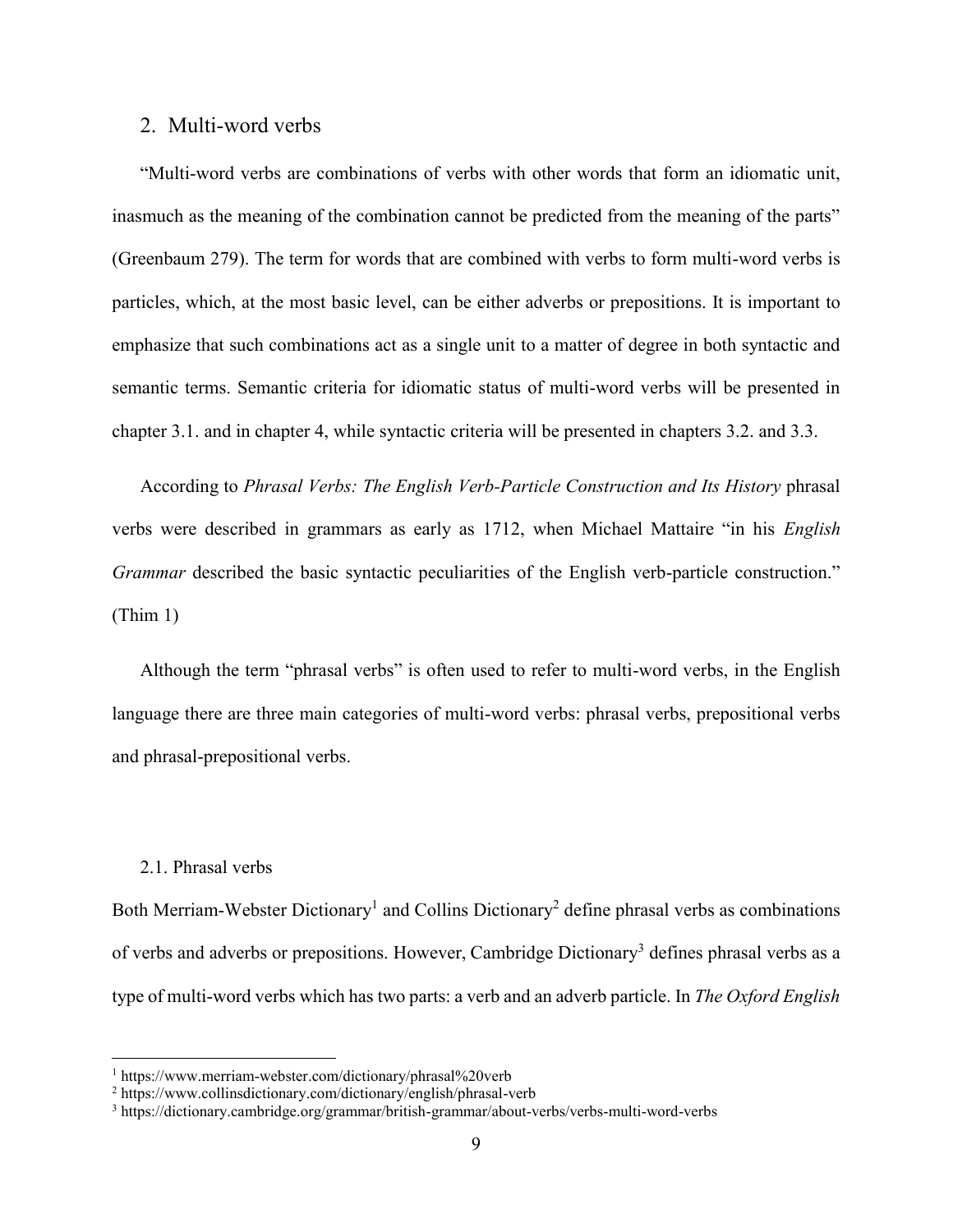*Grammar* it is indicated that the difference between phrasal verbs and prepositional verbs is in the fact that "the particles in phrasal verbs are adverbs and those in prepositional verbs are prepositions" (Greenbaum 280). Both *The Oxford English Grammar* and *A Comprehensive Grammar of the English Language* list two types of phrasal verbs:

- 1) intransitive (Type I) phrasal verbs;
	- e. g. *After hearing the news, she passed out*.
- 2) transitive (Type II) phrasal verbs;
	- e. g. *They have decided to call off their wedding*.

#### <span id="page-10-0"></span>2.2. Prepositional verbs

"A prepositional verb consists of a lexical verb followed by a preposition with which it is semantically and/or syntactically associated." (Quirk et al. 1155) While *The Oxford English Grammar* classifies prepositional verbs into monotransitive and doubly transitive prepositional verbs, *A Comprehensive Grammar of the English Language* uses the terms Type I prepositional verbs and Type II prepositional verbs, thus avoiding "the unclarity which results from the use of terms [sic] 'intransitive' or 'transitive'" (Quirk et al. 1156), as different syntactic analyses of the sentences with prepositional verbs can be applied. Example that Quirk et al. mention is:

She looked after her son.

In that sentence "she" is the subject of the sentence. "Looked after" can be observed as a verb phrase, and then "her son" would be realized as an object. Also, "looked" can be observed as a verb phrase, and in that case "after her son" would be realized as an adverbial. Therefore, Type I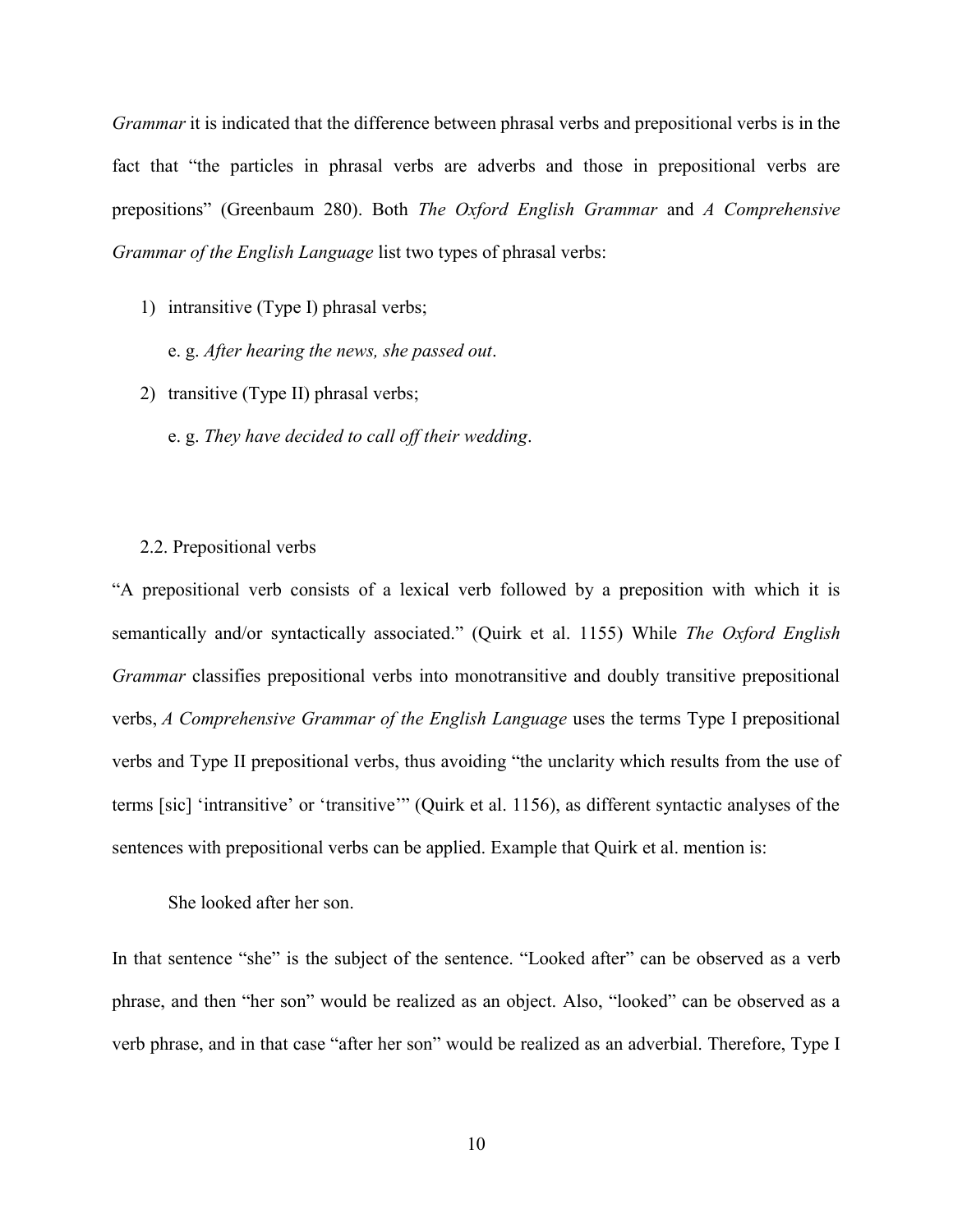prepositional verbs can be mistaken for Type II phrasal verbs. Quirk et al. list two tests to differentiate between the two.

The first test includes the ability to move the particle to a position after the following noun phrase. There is a possibility for particles to be moved after the noun phrases with Type II phrasal verbs, but when it comes to Type I prepositional verbs, particles cannot be moved after the noun phrases:

| "She <i>called on</i> her friends. | $\sim$ *She called her friends on.                     |
|------------------------------------|--------------------------------------------------------|
| She switched on the light.         | $\sim$ She switched the light on." (Quirk et al. 1157) |

The second criterion is the stress pattern. In Type II phrasal verbs stress usually falls on the particle, while in Type I prepositional verbs lexical verbs tend to be stressed:

| "He 'called on the dead.           | $\sim$ The dean was <i>CALLED on</i> .                                      |  |
|------------------------------------|-----------------------------------------------------------------------------|--|
| She <i>switched</i> 'on the light. | ~The light was <i>switched <math>\hat{O}N</math>.</i> " (Quirk et al. 1157) |  |

It is important to note that the second test is not always reliable, as "polysyllabic prepositions like *across*, *over*, and *without* usually receive stress, and other factors . . . may affect the positioning of the nucleus  $\ldots$ " (Quirk et al. 1157)

<span id="page-11-0"></span>2.3. Phrasal-prepositional verbs

Phrasal-prepositional verbs are frequently used in informal English and they "consist of a verb and two particles, the first an adverb and the second a preposition." (Greenbaum 285) They can be divided into two categories:

1) Type I phrasal-prepositional verbs that do not require a direct object;

e. g. *She is looking forward to meeting her friend.*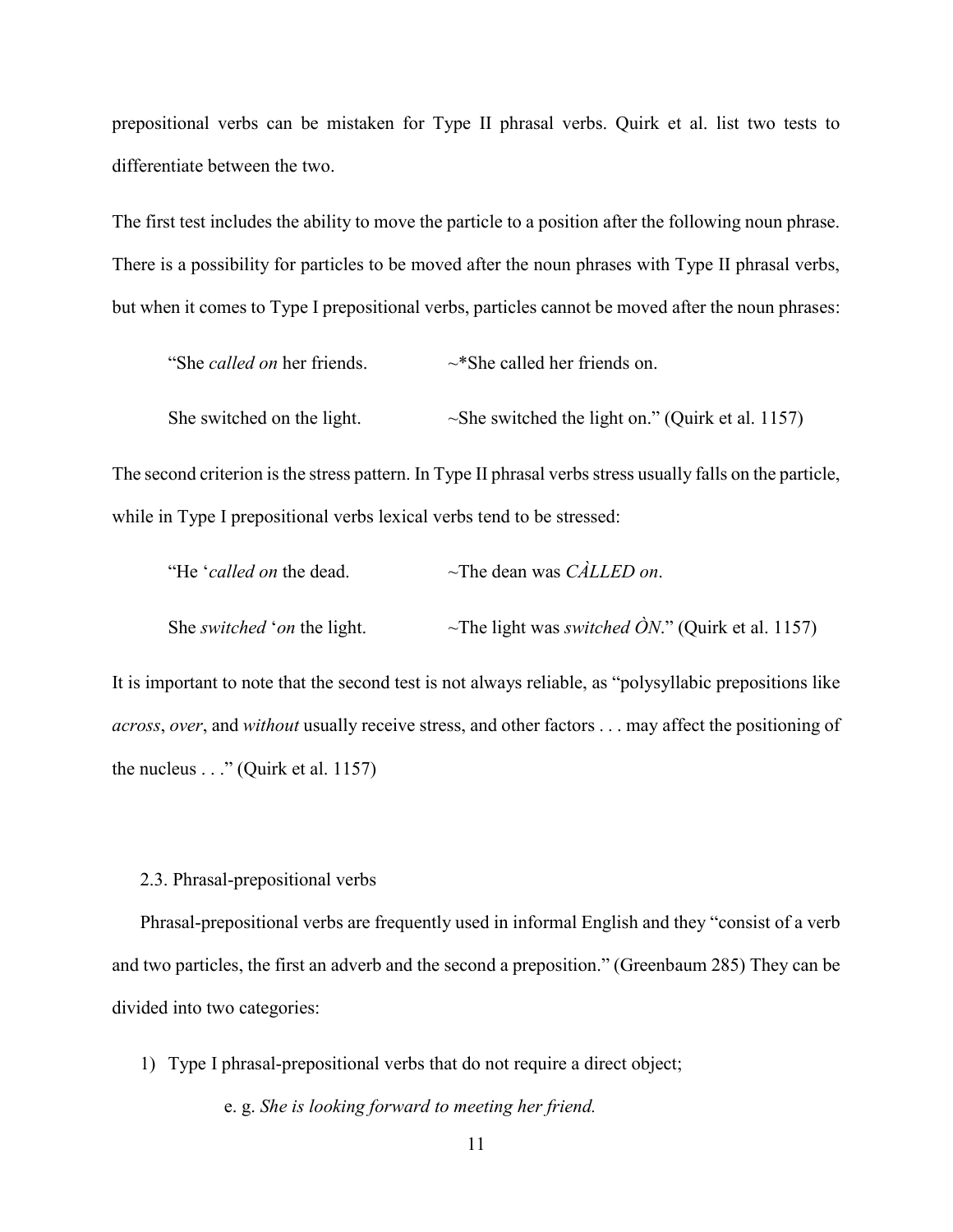2) Type II phrasal-prepositional verbs that require a direct object;

e. g. *He always takes it out on his girlfriend.*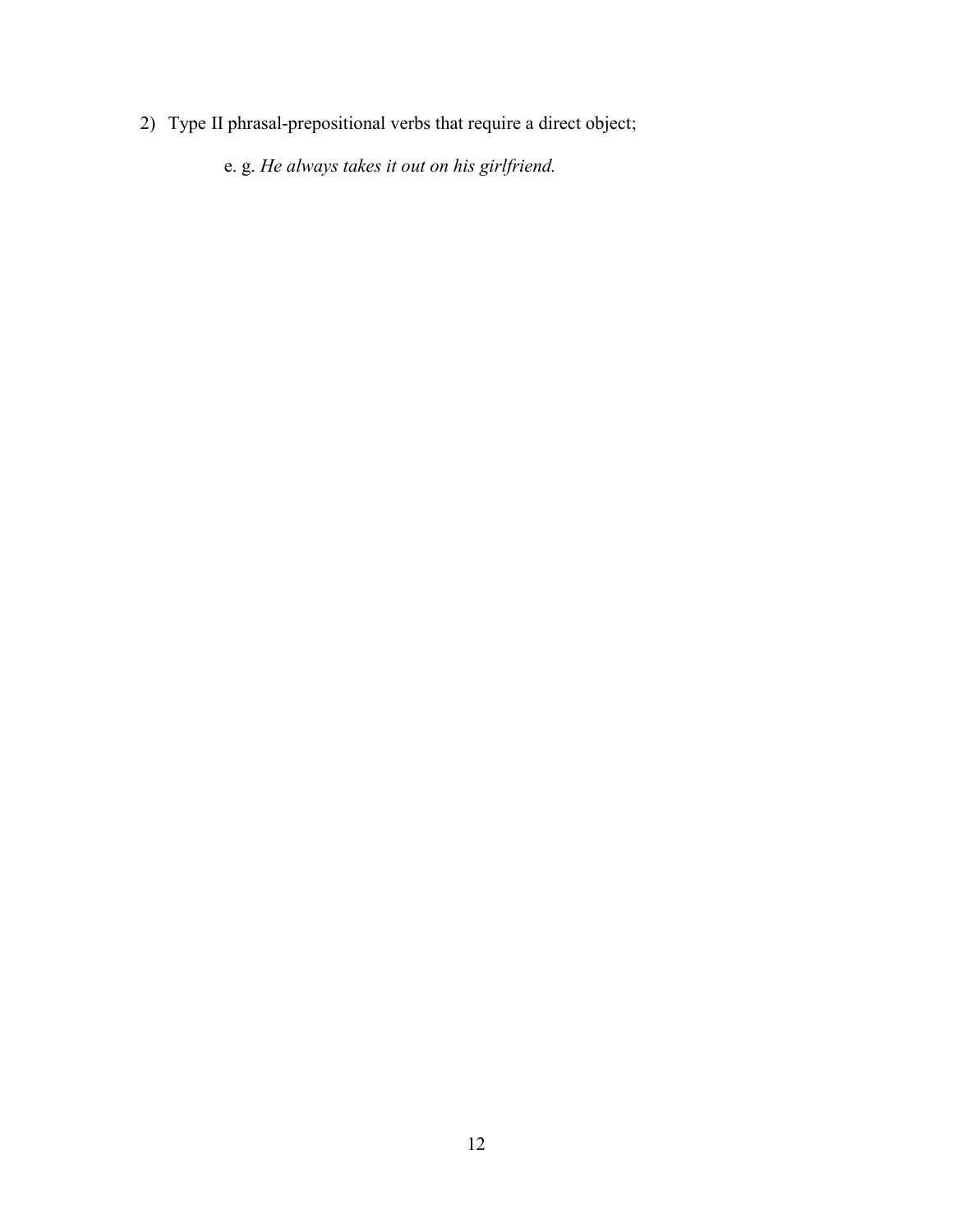#### <span id="page-13-0"></span>3. Grammatical tests

There are several types of grammatical tests used to determine whether multi-word verbs are free combinations or phrasal verbs.

#### <span id="page-13-1"></span>3.1. Substitution

Although they are similar, phrasal verbs can be differentiated from free combinations by means of their semantic cohesion. "In phrasal verbs like *give in* ['surrender'], *catch on* ['understand'], and *blow up* ['explode'], the meaning of the combination manifestly cannot be predicted from the meanings of verb and particle in isolation. But in free combinations the verb acts as a normal intransitive verb, and the adverb has its own meaning. For example:

He walked *past*. [= 'past the object/place']

I waded *across*. [= 'across the river/water/etc']" (Quirk et al. 1152)

#### <span id="page-13-2"></span>3.2. Insertion of a modifying adverb

*A Comprehensive Grammar of the English Language* lists insertion of modifying adverbs *right*  and, in some cases, *straight* as a sign of cohesion of phrasal verbs. While it is possible to insert modifying adverbs between the verbs and the adverb particles in free combinations, it is mostly not possible to insert a modifying adverb between the verb and the particle in phrasal verbs.

"Go *right*/*straight* on. Drink *right* up. Walk *straight* in.

? The prisoner broke *right* down.

\* She turned *right* up at last." (Quirk et al. 1152-1153)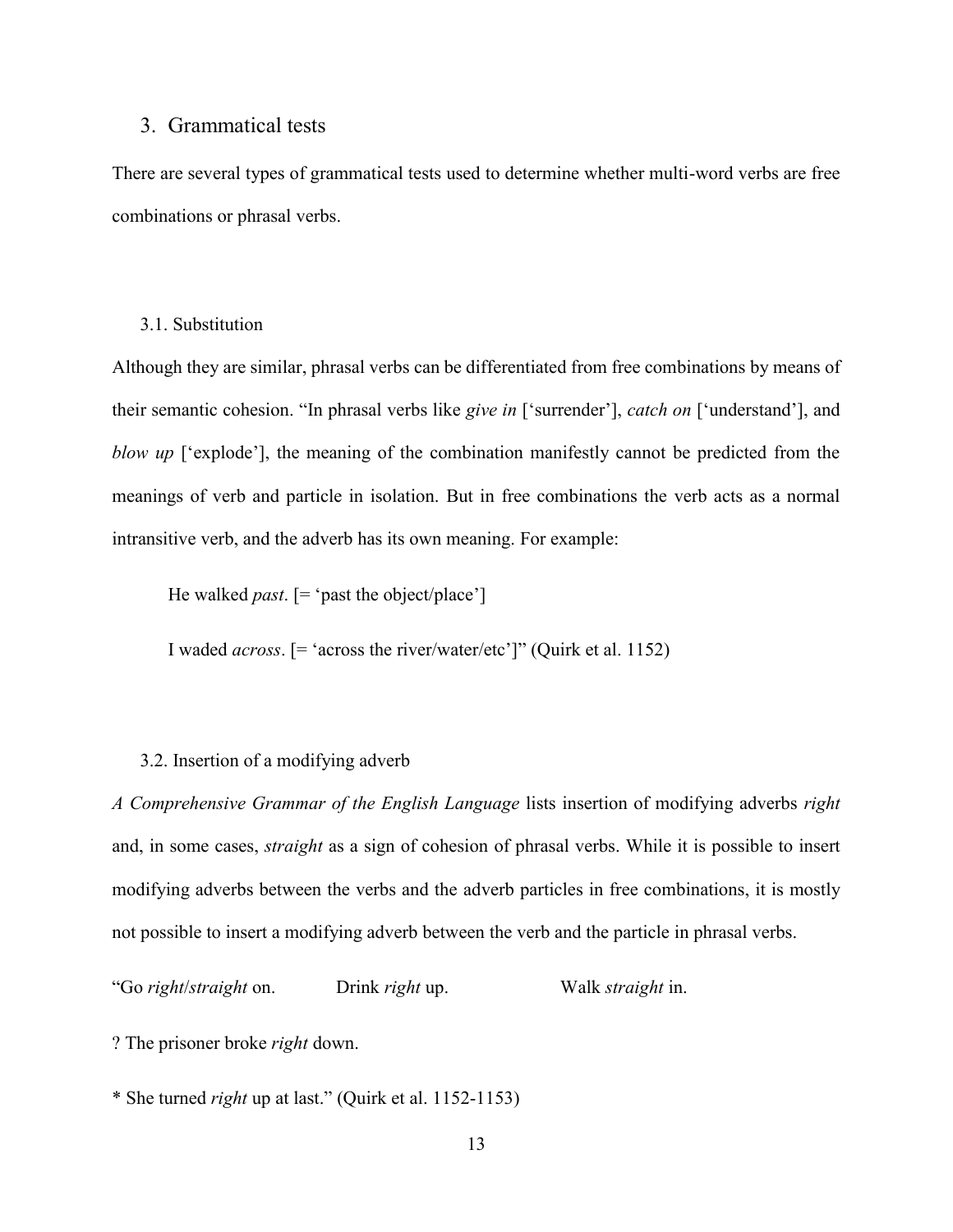#### <span id="page-14-0"></span>3.3. Adverb fronting

The third test that Quirk et al. list is adverb fronting, as they say that with free combinations it is possible to place the adverb before the verb with subject-verb inversion (or without inversion when the subject is a pronoun), while that is not possible with phrasal verbs. As examples they list:

"*Out came* the sun.

\* *Out* he *passed*. ['fainted']" (Quirk et al. 1153)

However, adverb fronting can be possible with some phrasal verbs and "there is an unclear boundary between phrasal verbs and free combinations. With *They chattered away* the inversion is very marginally acceptable: ?\* *Away they chattered*." (Quirk et al. 1153) Adverb fronting is also acceptable when spatial adverbs in phrasal verbs are metaphorically used.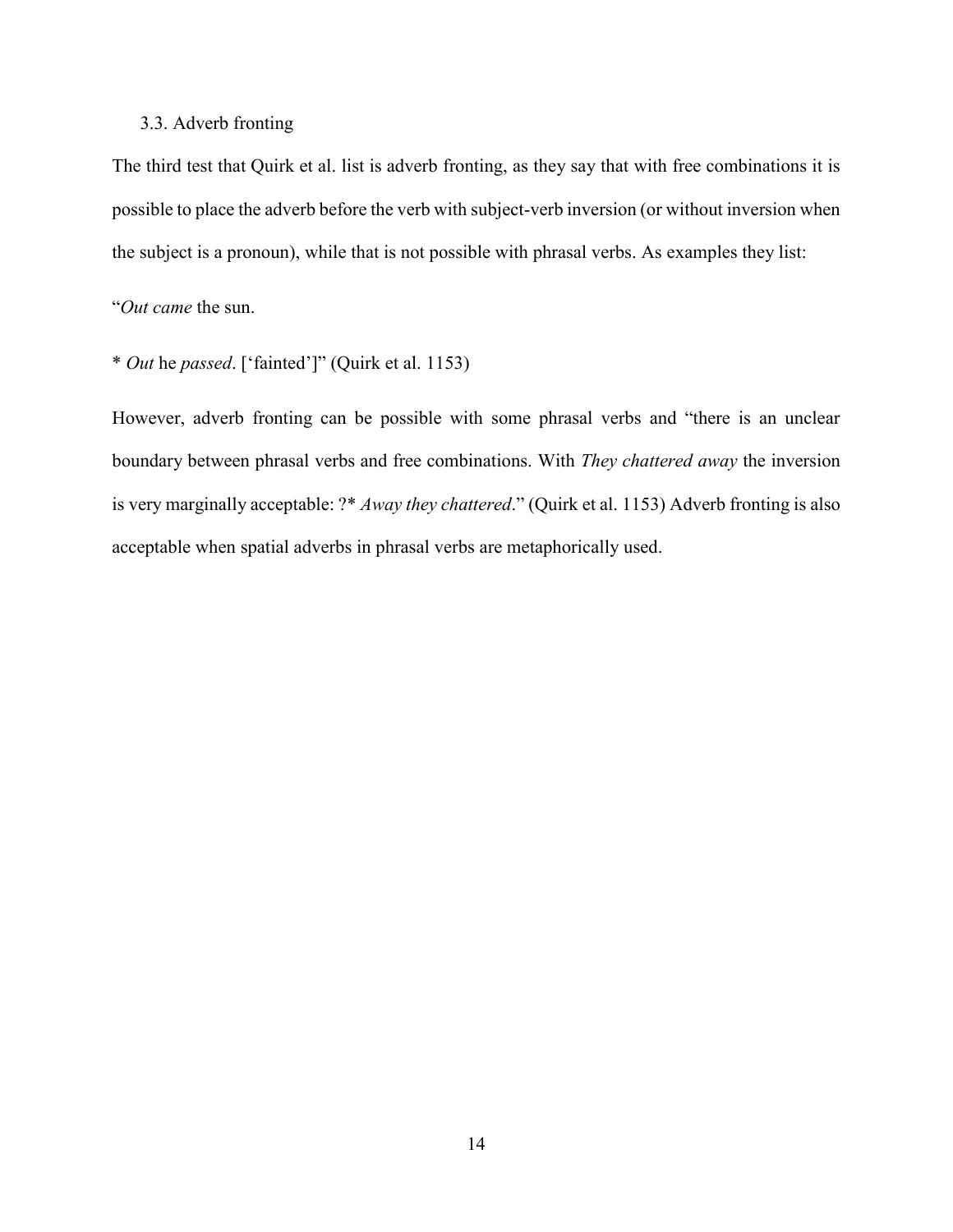#### <span id="page-15-0"></span>4. Semantic properties of the particle *up*

When conceptualizing multi-word verbs, it is important to note the significance of particles which form multi-word verbs. Although verbs themselves have meaning, particles are the ones that modify the meaning of a multi-word verb. As this work focuses on verbs combined with the particle *up*, properties of this particle will be listed. "Up is the most frequently used English particle. Its frequency can be explained by the fact that an upward position or motion, both physical and especially abstract, is in a very special way part of our daily experience." (Rudzka-Ostyn 75) Quirk et al. state that the particle *up*, along with particles *down*, *on*, *off*, *above* etc., can be either a preposition or spatial adverb (known as prepositional adverbs). Furthermore, they note that "the most obvious difference between the prepositions and the spatial adverbs is that where prepositions require a following noun phrase as a prepositional complement, there is no such requirement for adverbs." (Quirk et al. 1151)

According to Rudzka-Ostyn the particle *up* is said to be perceived as positive verticality. Furthermore, Rudzka-Ostyn notes that several phrasal verbs have more than one meaning and lists the following:

1. *Up* denotes a position at a high place or moving up to a higher one



Picture 1 (Rudzka-Ostyn 2003: 75)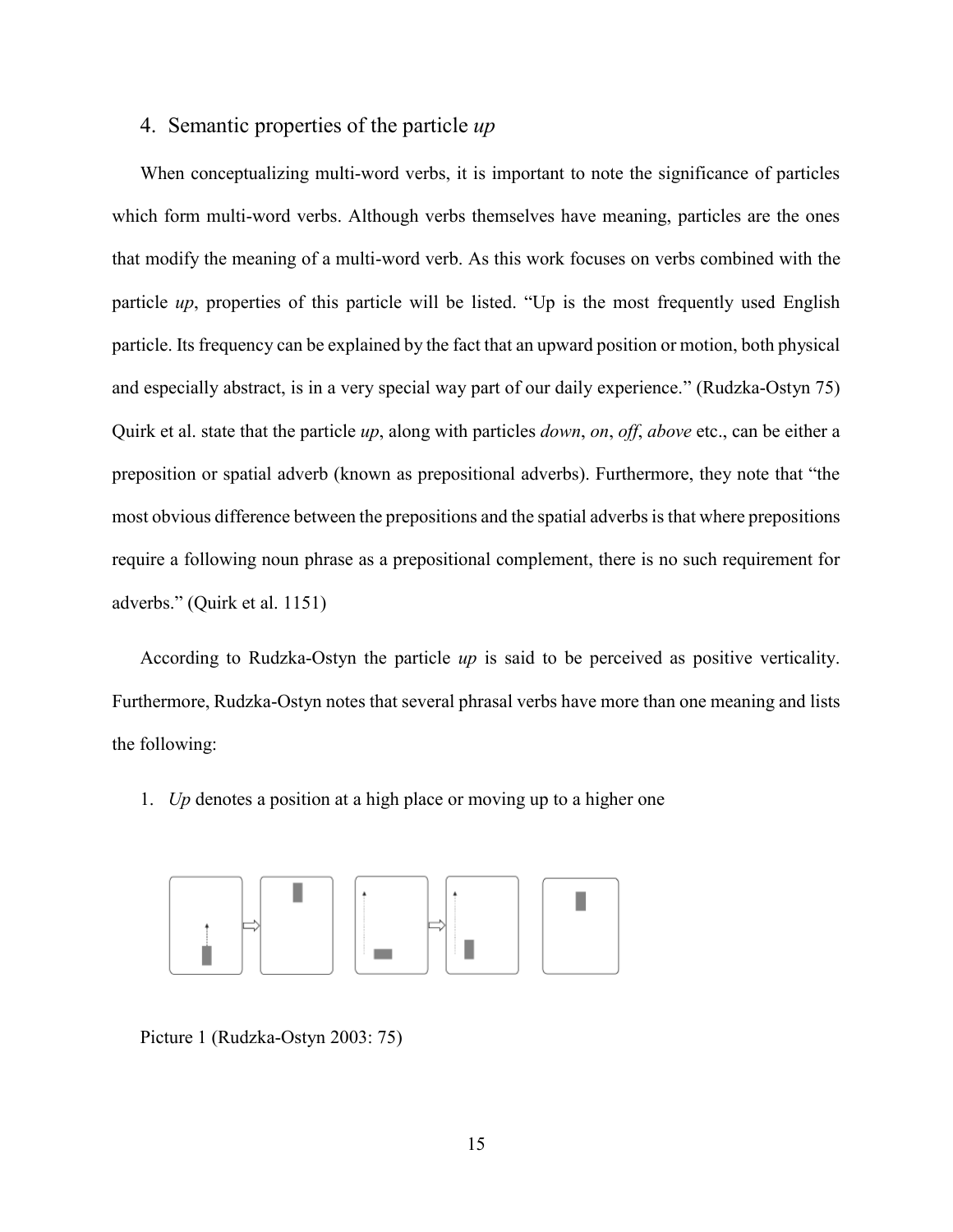"Typically i.e. spatially up means motion from a lower to a higher place. However, up may also refer to situations where there is no real change of place (cf. the examples with to be), only the position of the object mentioned is higher than others or it changes from a horizontal to a vertical position." (Rudzka-Ostyn 76)

2. *Up* combined with *to* denotes motion that results in reaching a goal, an end or a limit



Picture 2 (Rudzka-Ostyn 2003: 77)

Rudzka-Ostyn offers examples such as:

- a) *Go up to* the window and see what is going on.
- b) She *walked up to* me and asked how to get to the station.

Additionally, *up* can be used when a location (usually a container) becomes completely full, or it can be used to demonstrate that situations, emotional states or habits have reached their limits. Rudzka-Ostyn offers the following examples:

- a) *Fill* the kettle *up* with water.
- b) I am *fed up with* this boy pestering my child. I'll call the police.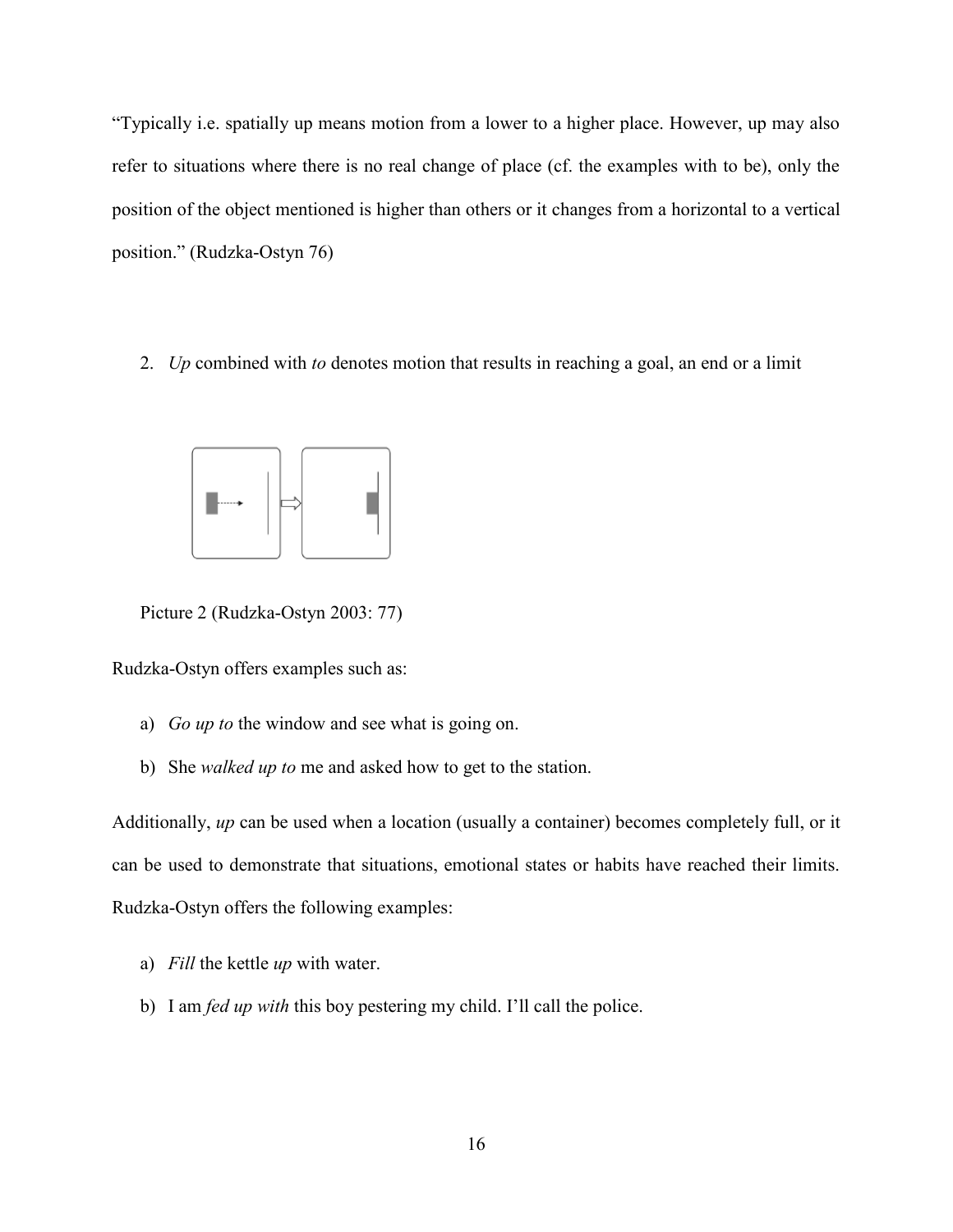*Up* also indicates north, while *down* indicates south. In that case particles are associated with their basic spatial meaning, connected with realization of north and south on a map. Rudzka-Ostyn offers the following example to illustrate:

a) Let's leave London and *go up* to Edinburgh for the weekend.



Picture 3 (Rudzka-Ostyn 2003: 80)

3. *Up* is moving to a higher degree, value or measure

This concept is closely connected to orientational metaphors, a term used by George Lakoff and Mark Johnson in *Metaphors We Live By*. *Up* is, according to cognitive linguistic approach, closely connected with something positive, while *down* is usually connected with something negative. "Such metaphorical orientations are not arbitrary. They have a basis in our physical and cultural experience." (Lakoff, Johnson 15) Furthermore, *up* can indicate "higher degrees or standards, e.g. a higher (body) temperature, higher prices or quality, a higher level of knowledge, demands, conditions, speed or higher values in general." (Rudzka-Ostyn 81)

Rudzka-Ostyn offers many examples, some of which are:

- a) I really need to *polish up* my English style.
- b) Judy's temperature is *going up*, she may be getting (the) flu.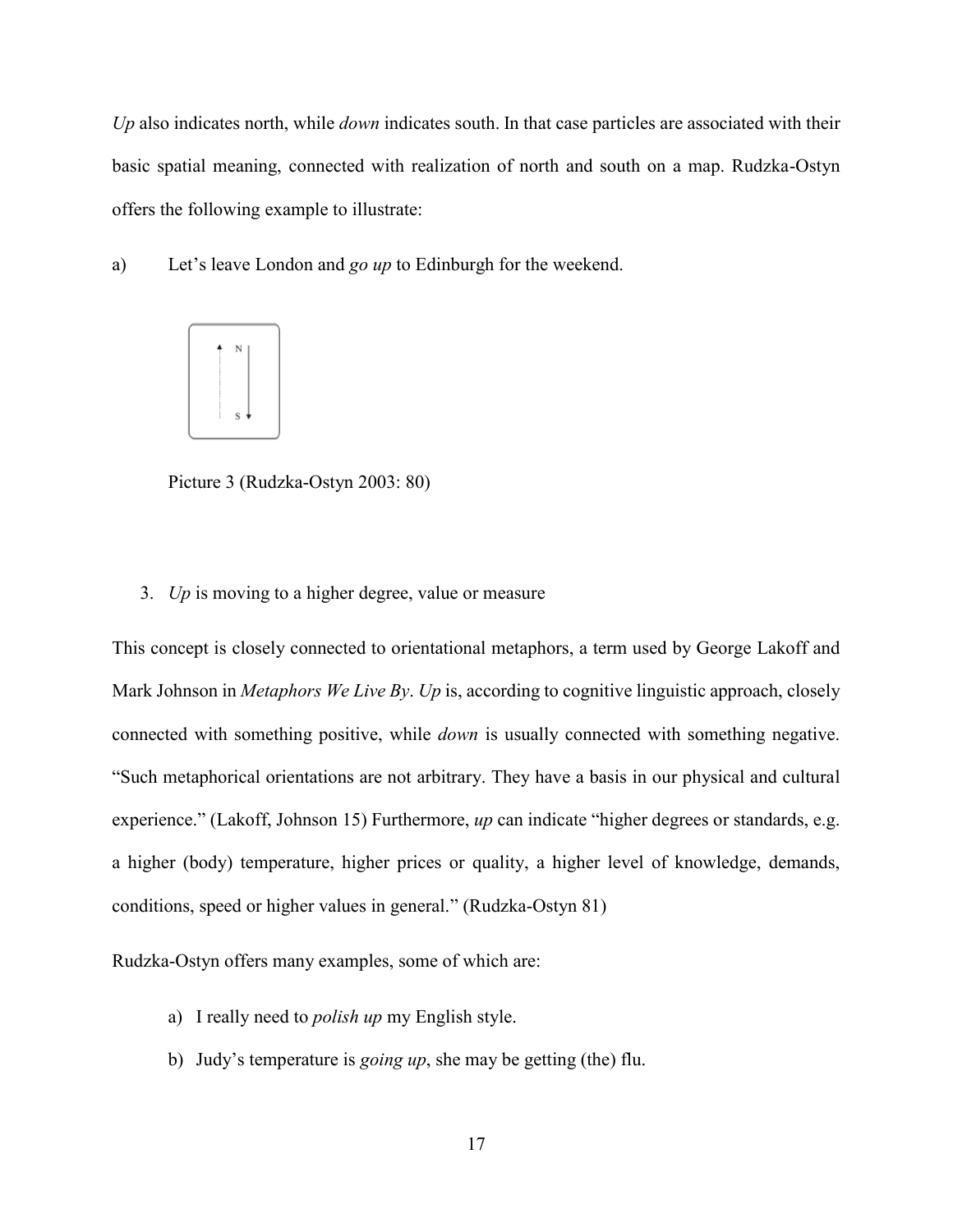4. *Up* is more visible, accessible, known



Picture 4 (Rudzka-Ostyn 2003: 85)

"This is not only true of concrete objects but also of abstract entities to which one draws somebody's [sic] attention. Therefore, a feature that is characteristic of many verbs with *up* is that what was hidden or unknown becomes visible or known." (Rudzka-Ostyn 86) Following examples are offered:

- a) Sotheby has *put* one of Van Gogh's paintings *up for* sale.
- b) You'll see, he is a liar and will be trying to *cook up* an excuse again.
- 5. *Up* indicates covering an area completely or reaching the highest limit



Picture 5 (Rudzka-Ostyn 2003: 86)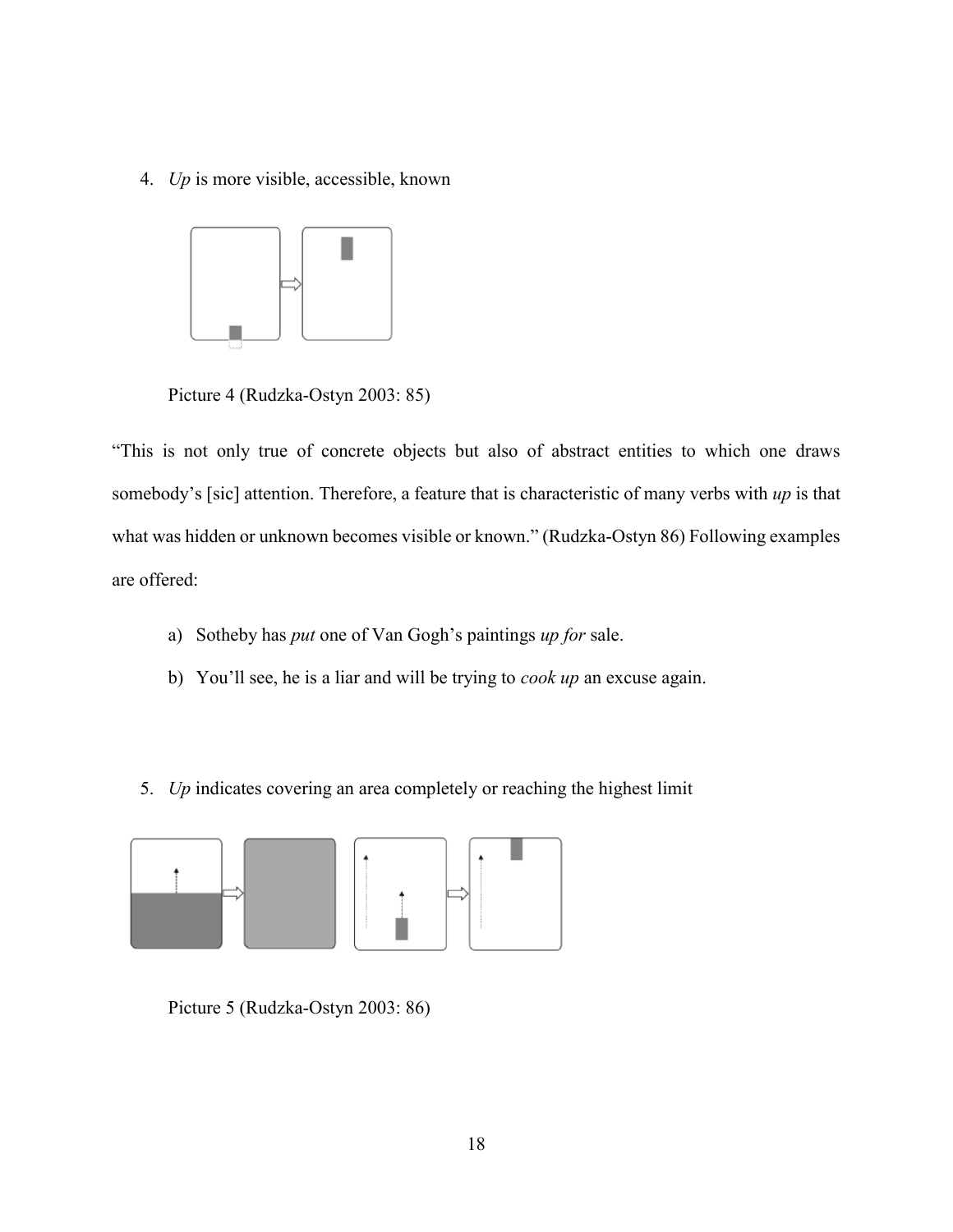"Often up indicates not only that an abstract boundary or limit has been reached but also that a whole object has been affected by an action." (Rudzka-Ostyn 87) Many examples are offered, some of which are:

- a) Who has *eaten up* the cake? I would have liked to try a piece.
- b) Could you *slice* the cucumber *up*?

Not only physical things can be affected by covering an area completely (as the whole cucumber is sliced, not just a part of it). Both abstract things and activities can reach their highest limits: "in the sentence *Mary gave up the idea of leaving*, *up* points to the 'level' at which the idea is considered uninteresting and is thus given up/abandoned." (Rudzka-Ostyn 87)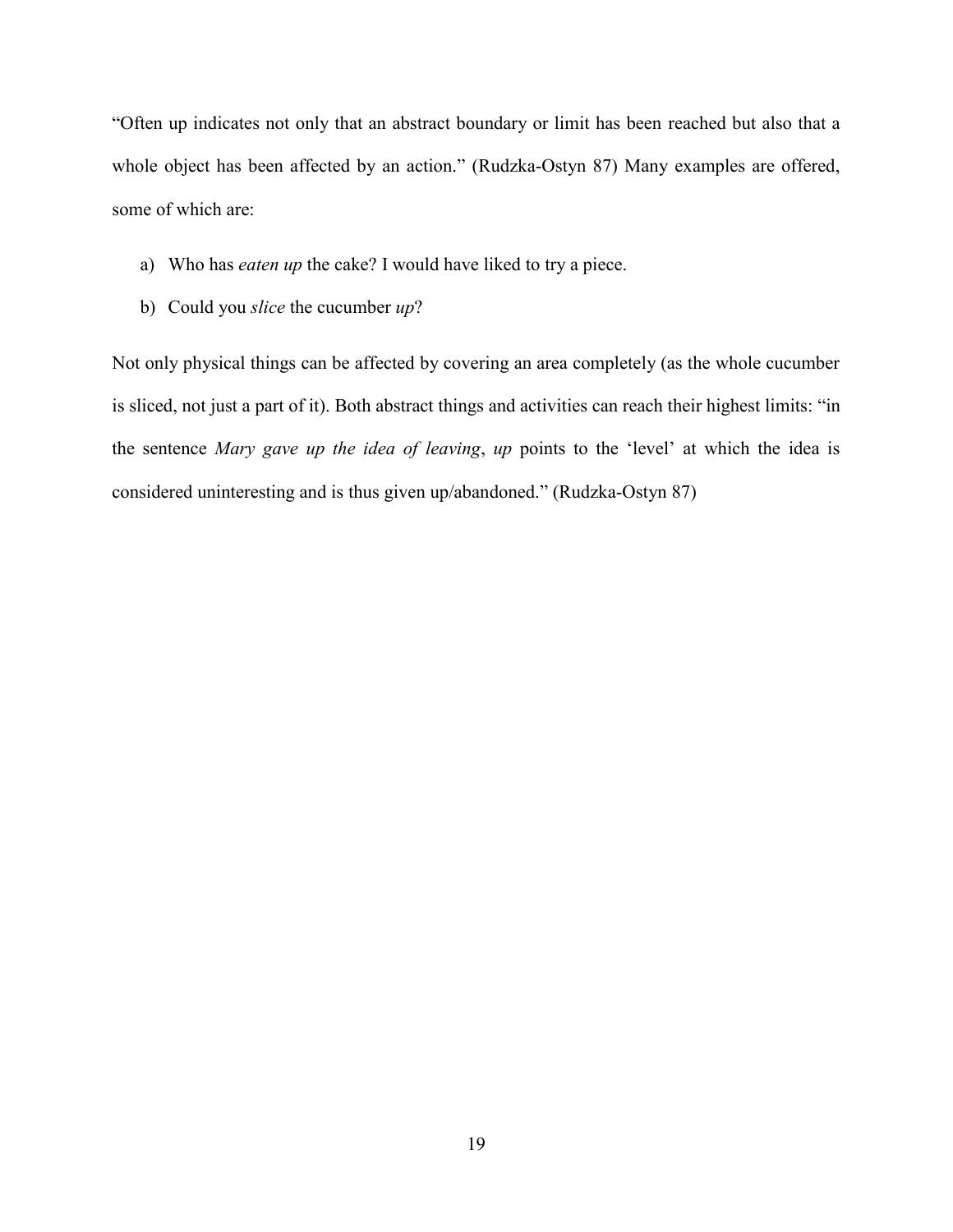#### <span id="page-20-0"></span>5. Methodology

The method that was used for this research was "the reader search tool" in the pdf version of the book. The specific word that was searched for is the particle *up*, which appears 316 times in George Orwell's *1984*. In the next chapter, some examples of sentences containing multi-word verbs with particle *up* found in the book will be presented. The multi-word verbs used as examples are either phrasal or phrasal-prepositional verbs, more often transitive than intransitive. Tests from chapter three were used to differ between multi-word verbs and free combinations. Multi-word verbs will first be defined according to definitions taken from several online dictionaries, such as Oxford, Cambridge, Collins and Merriam Webster. Secondly, a sentence from Orwell's book will be offered as an example for each multi-word verb with particle *up* listed. Additionally, Croatian translation of those sentences will be provided, according to the next book: George Orwell: *1984*. Alfa, 2001., which was translated by Croatian writer and translator Antun Šoljan. After each example of a multi-word verb with particle *up* the form and function of its Croatian equivalent will be commented on and meaning of the particle *up* according to *Word Power: Phrasal Verbs and Compounds: A Cognitive Approach* will be listed.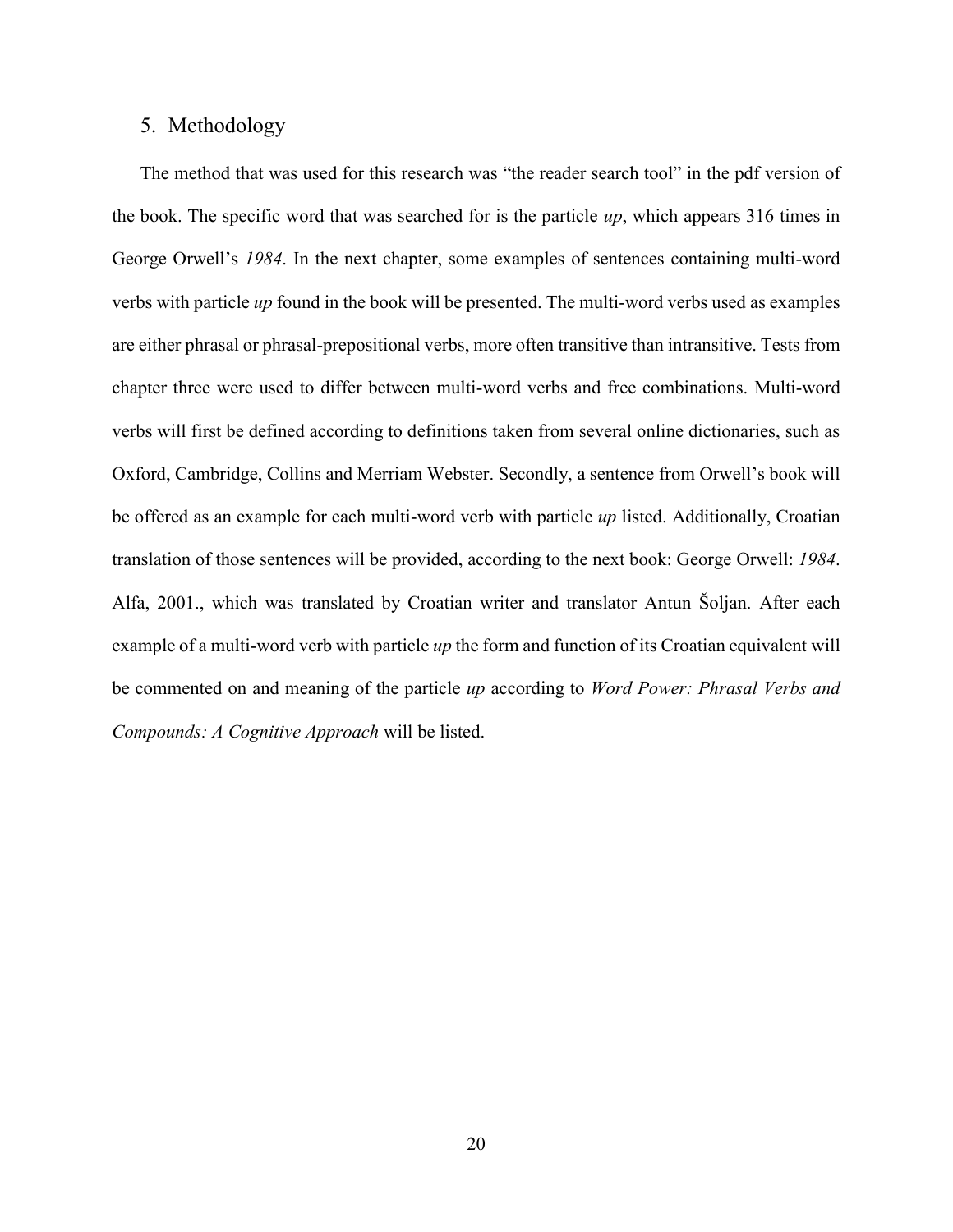#### <span id="page-21-0"></span>6. Analysis of multi-word verbs with particle *up*

There are many examples of multi-word verbs with particle *up* in *1984*, and most of them are phrasal verbs. Phrasal-prepositional verbs are less frequent in *1984*, and prepositional verbs rarely appear in the book.

#### 1. to blow up

#### a) to explode

b) "You could only rebel against it by secret disobedience or, at most, by isolated acts of violence such as killing somebody or *blowing* something *up*." (Orwell 193)

c) "Protiv nje se možeš buniti jedino potajnim neposluhom ili, u najbolju ruku, izoliranim nasiljem, kao da na primjer nekog ubiješ ili *podigneš* nešto *u zrak*." (Orwell 148)

When tests in previous chapters are applied to this verb, it can be concluded that this is a transitive phrasal verb. The Croatian translation of this verb is a combination of the verbal part (*podići*) and a preposition combined with noun (*u zrak*). *Podići* is a verb formed by adding the prefix *po-* to the verb *dići*. According to Rudzka-Ostyn, this verb is listed in chapter "*up* denotes a position at a high place". The verb *dići* itself denotes moving something from a lower to a higher position, and the prefix *po-* just intensifies the meaning of the verb. However, prefix *po-* in Croatian language is an allomorph of the prefix *pod-*, which indicates that the action is completed from a lower to a higher position, therefore corresponding to the particle *up*.

#### 2. to bring somebody up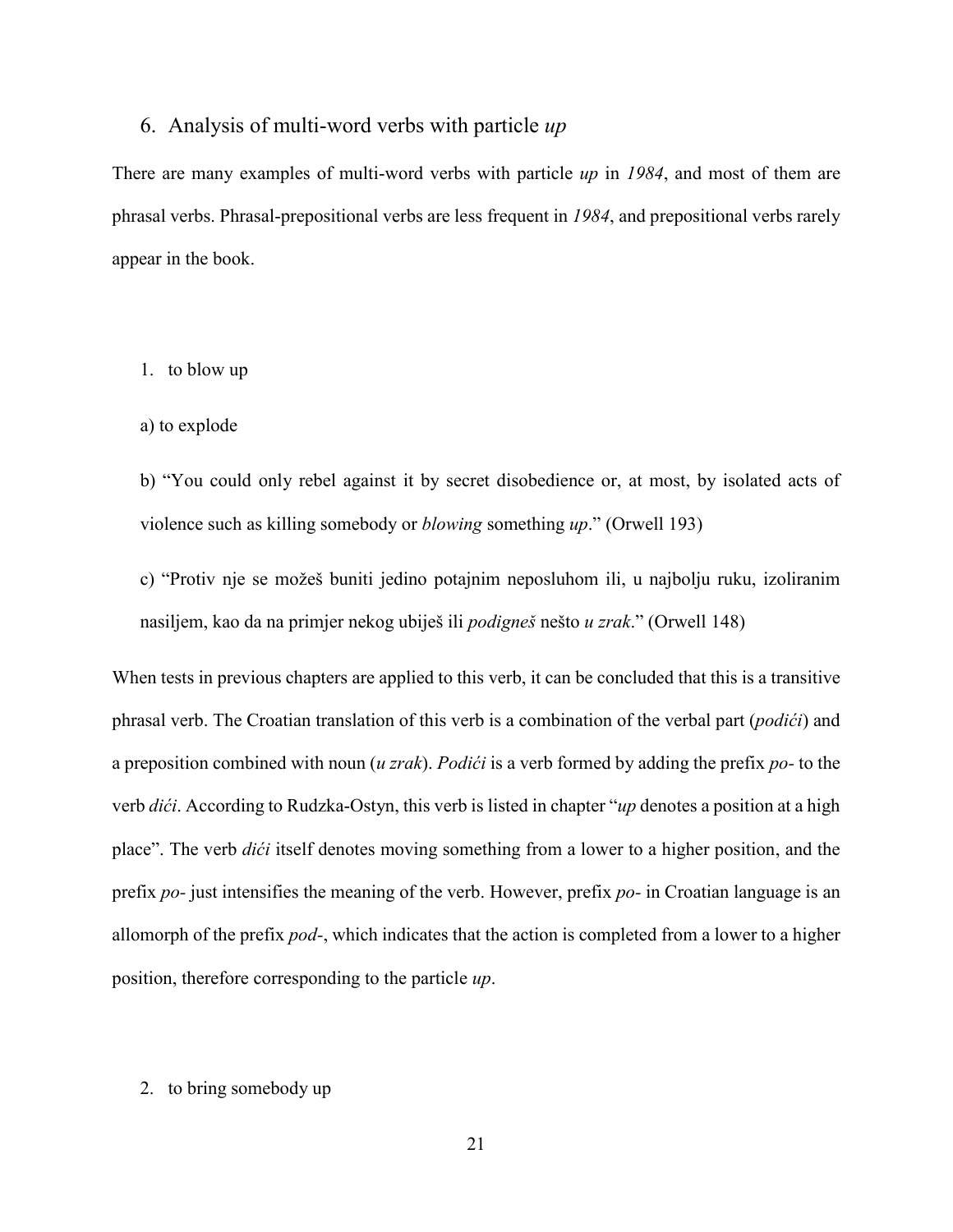a) to raise a child

b) "All children *were to be* begotten by artificial insemination (ARTSEM, it was called in Newspeak) and *brought up* in public institutions." (Orwell 84)

c) "Po njima, sva *su se* djeca *imala* začeti umjetnim osjemenjivanjem (na novozboru se to nazivalo umsem) i *odgajati* isključivo u javnim ustanovama." (Orwell 68-69)

This is a transitive phrasal verb that translates into Croatian as *odgajati*. *Odgajati* is a transitive verb formed by adding the prefix *od-* to verb *gojiti*. According to Rudzka-Ostyn's categorization, the particle *up* can here denote metaphorical moving to a higher degree. That higher degree here includes finishing the process of raising somebody. Prefix *od-* in Croatian language denotes that the action has come to an end, and that is equivalent to the meaning of the particle *up* in this multiword verb. Additionally, the same pattern can be seen in the following example:

"He had already *made up* his mind that after a suitable interval – a month, say – he would take the risk of visiting the shop again." (Orwell 126)

"U sebi, već *je odlučio* da nakon prikladnog razmaka – recimo, mjesec dana – riskira da ponovno posjeti dućan." (Orwell 100)

This multi-word verb is translated as *odlučiti*, a verb that is also formed by combining the prefix *od-* with verb *lučiti*. The particle *up* and the Croatian prefix *od-* have the same meaning as in the example above.

#### 3. to double someone up

a) suddenly bend your body, usually because of pain or laughter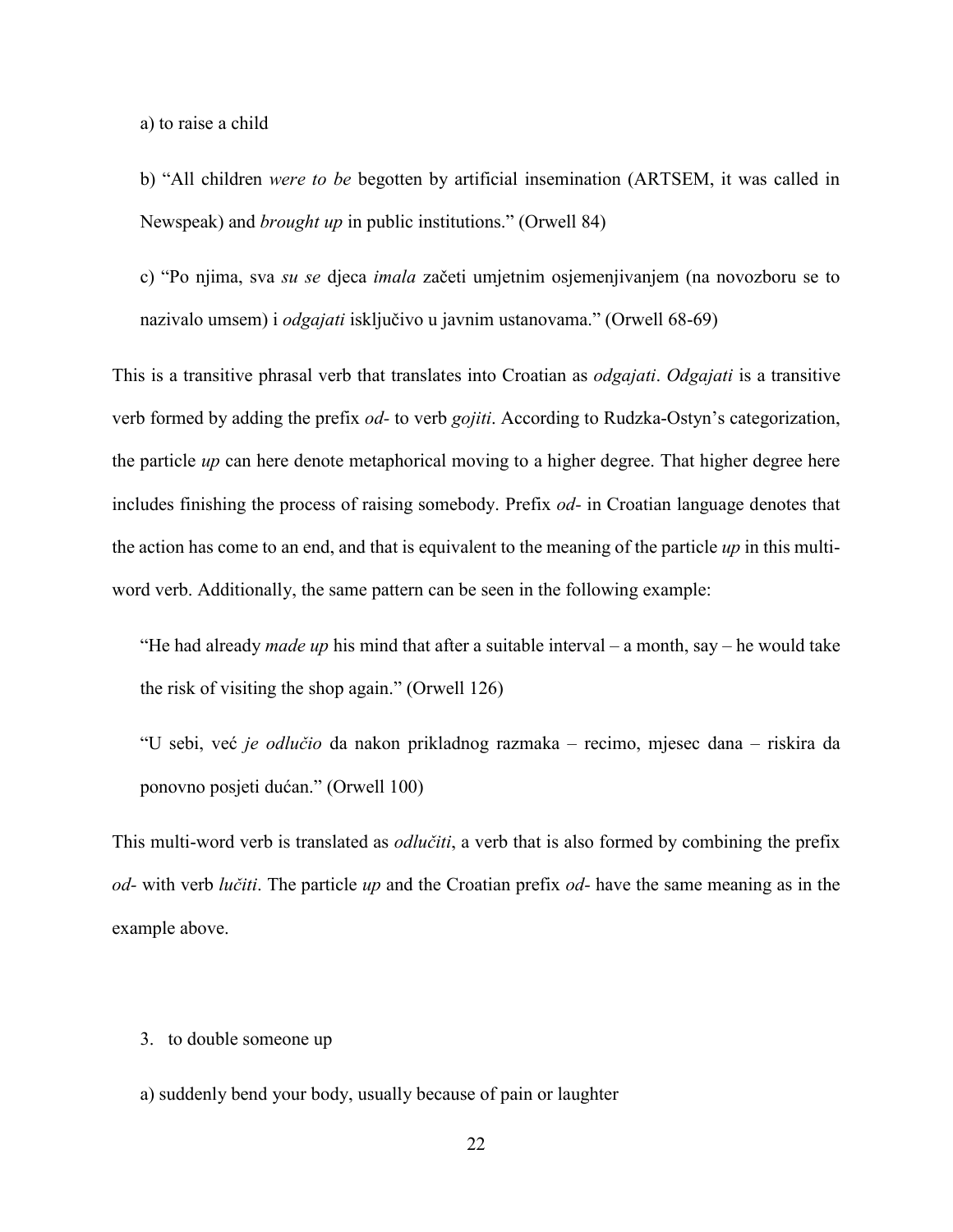b) "One of the men had smashed his fist into Julia's solar plexus, *doubling* her *up* like a pocket ruler." (Orwell 281)

c) "Netko je udario Juliju šakom u pleksus, da *se složila* kao šestar." (Orwell 210)

This transitive phrasal verb translates into Croatian as *složiti se kao šestar*, which is an idiom in Croatian language. This phrasal verb is highly idiomatic. Neither *double up*, nor *pocket ruler* are translated literally, but the given translation preserves the idiomatic meaning of the verb. The particle *up* can here relate to its basic spatial meaning, as the movement of the body changes when you are doubled up. This correlates to Croatian idiom, as the main feature of a divider (*šestar*, which is part of Croatian translation) is mobility, and the verb *složiti* itself denotes movement.

4. to draw up

a) to prepare something in writing, especially plans or a formal document

b) "There were the armies of reference clerks whose job was simply *to draw up* lists of books and periodicals which were due for recall." (Orwell 54)

c) "Bile su tu cijele vojske referenata čiji je posao bio naprosto *sastavljati* popise knjiga i časopisa koje treba povući iz optjecaja." (Orwell 47)

This is a transitive phrasal verb that translates into Croatian as *sastavljati*. *Sastavljati* is a transitive verb formed by adding the prefix *sa-* to verb *stavljati*, and both the prefix and the verb *sastavljati*  denote the process of putting something together. Rudzka-Ostyn categorizes the verb *to draw up* as a verb where particle *up* indicates something that is more accessible and more visible.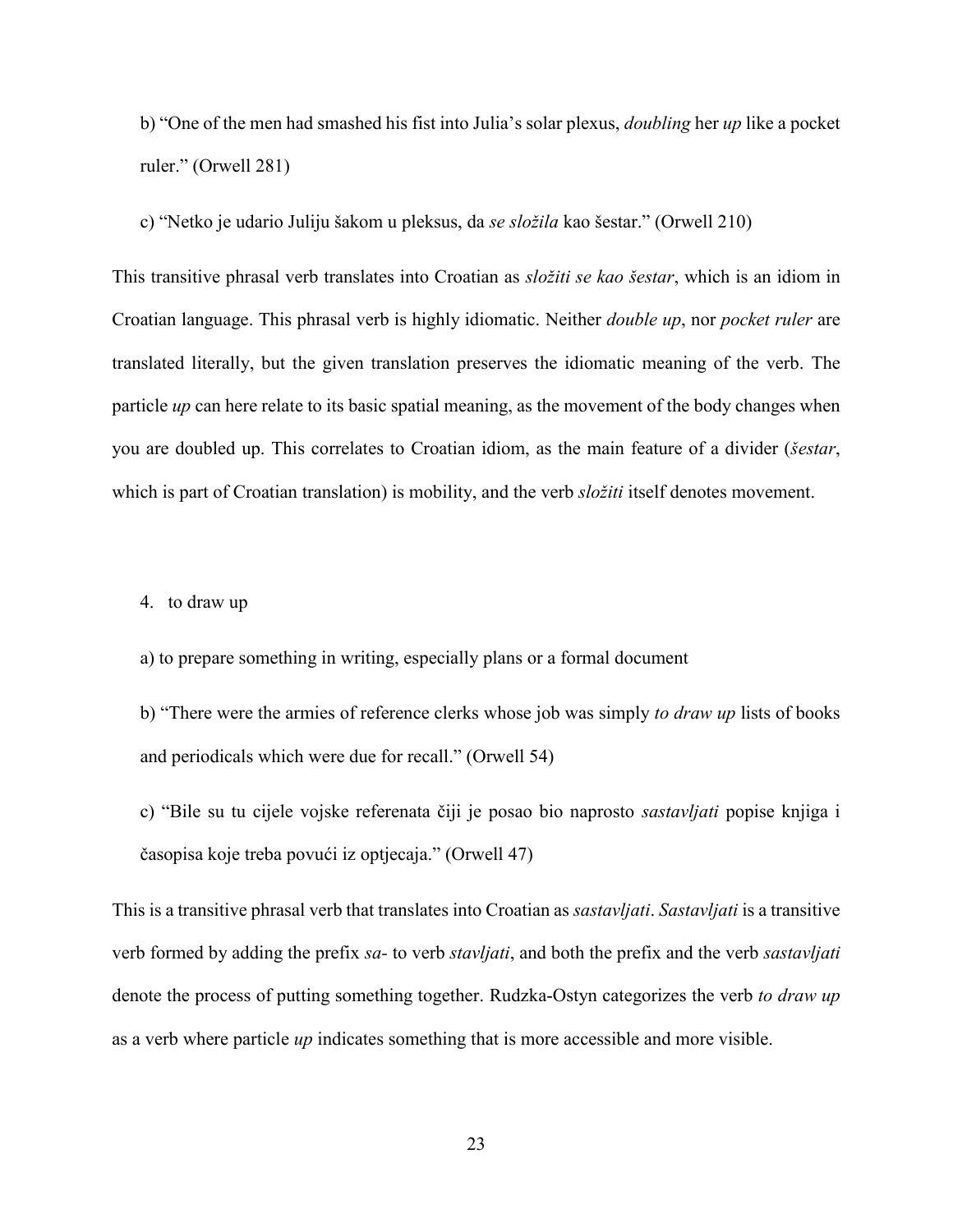- 5. to get up
- a) to stand up
- b) "He *got up* and moved heavily towards the door." (Orwell 25)
- c) "*Ustao je* i teškim korakom krenuo prema vratima." (Orwell 26)

This intransitive phrasal verb translates into Croatian as *ustati*. *Ustati* is an intransitive Croatian verb, formed by adding the prefix *u-* to verb *stati*. In this example particle *up* indicates a position at a high place or moving up to a higher one. Prefix *u-* in Croatian language can denote many things, and here it intensifies the meaning of the verb *stati*, which itself denotes the change of a position.

- 6. to flare up
- a) to suddenly become angry
- b) "A violent emotion, not fear exactly but a sort of undifferentiated excitement, *flared up* in him, then faded again." (Orwell 364)
- c) "Neka usplahirenost, ne zapravo strah već neko nerazumljivo uzbuđenje, *planulo je* snažno u njemu, a onda naglo splasnulo." (Orwell 268)

This is an intransitive phrasal verb that translates into Croatian as *planuti*. *Planuti* is also intransitive verb in Croatian language, and it is a simple lexical verb. Rudzka-Ostyn notes that *up*  in this multi-word verb indicates moving to a higher degree, value or measure, and here the emotions are the ones that intensify. In Croatian language *planuti* is used to describe a sudden appearance of both fire and strong emotions.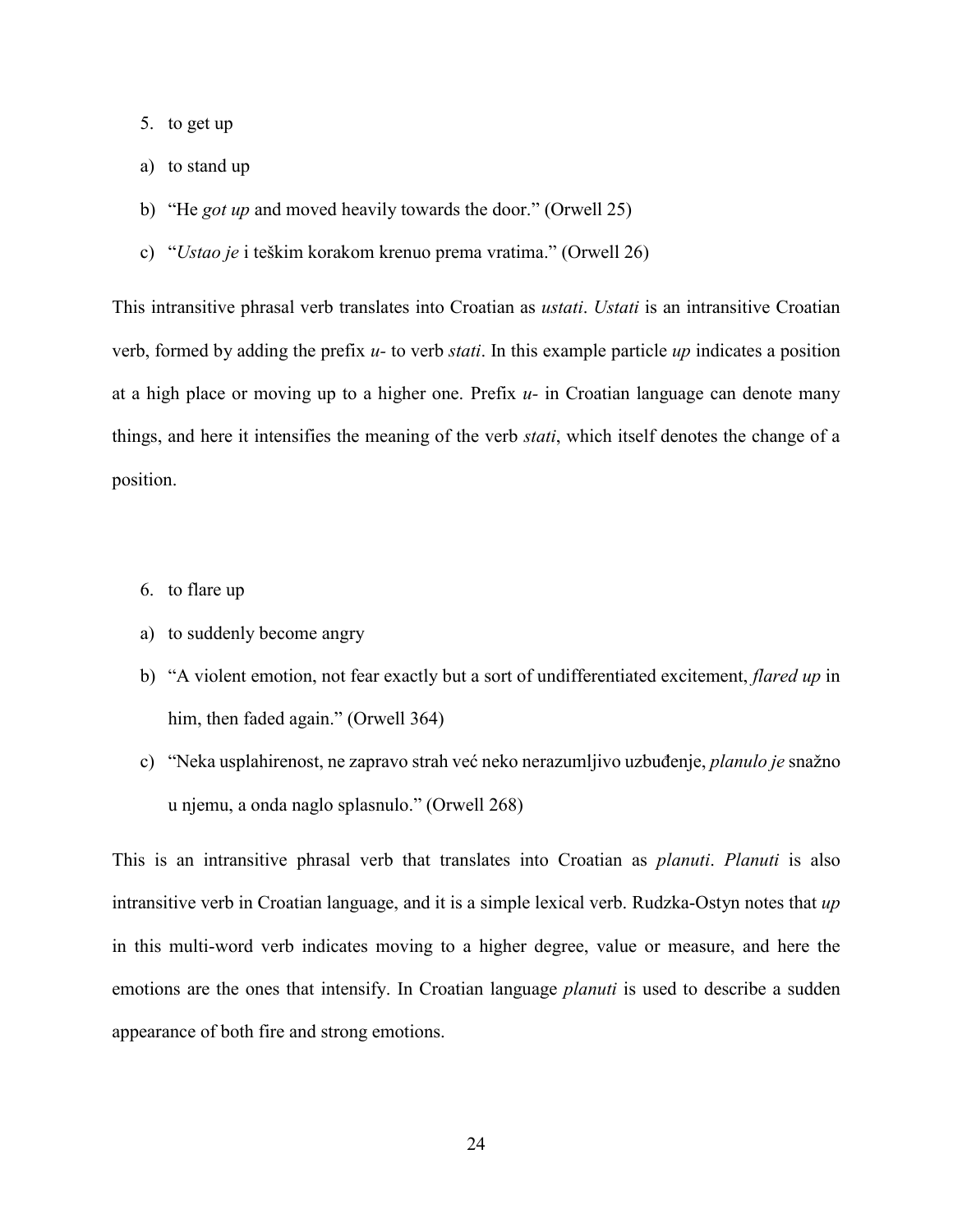7. to give up

#### a) to stop trying to do something

b) "But luckily no child appeared, and in the end she agreed *to give up* trying, and soon afterwards they parted." (Orwell 86)

c) "Ali na sreću, dijete se nije pojavilo i ona se na kraju složila da *se prestanu* i truditi, a ubrzo nakon toga su se rastali." (Orwell 70)

*To give up* is a transitive phrasal verb which would usually be translated into Croatian as *odustati*. However, given the context the verb is used in, it translates as *prestati*, as another verb phrase follows the phrasal verb, and *odustati* would require noun phrase to follow it (*odustati od čega*). *Prestati* is an intransitive verb in Croatian, as transitive verbs in Croatian are the ones that have a noun in accusative case following them. The verb is formed by adding the prefix *pre-* to the verb *stati*. According to Rudzka-Ostyn's categorization here particle *up* denotes reaching a goal, an end, or a limit, and the prefix *pre-* in the Croatian language denotes the same thing.

8. to give yourself up to something

a) to spend all your time doing something or thinking about something; to allow something to completely control your life

- b) "Often they *gave* themselves *up to* daydreams of escape." (Orwell 191)
- c) "Često *su se prepuštali* snovima o bijegu." (Orwell 147)

Rudzka-Ostyn states that when the particle *up* is combined with *to* it usually denotes a motion towards the place where somebody might be, that presents a limit of the motion. This transitive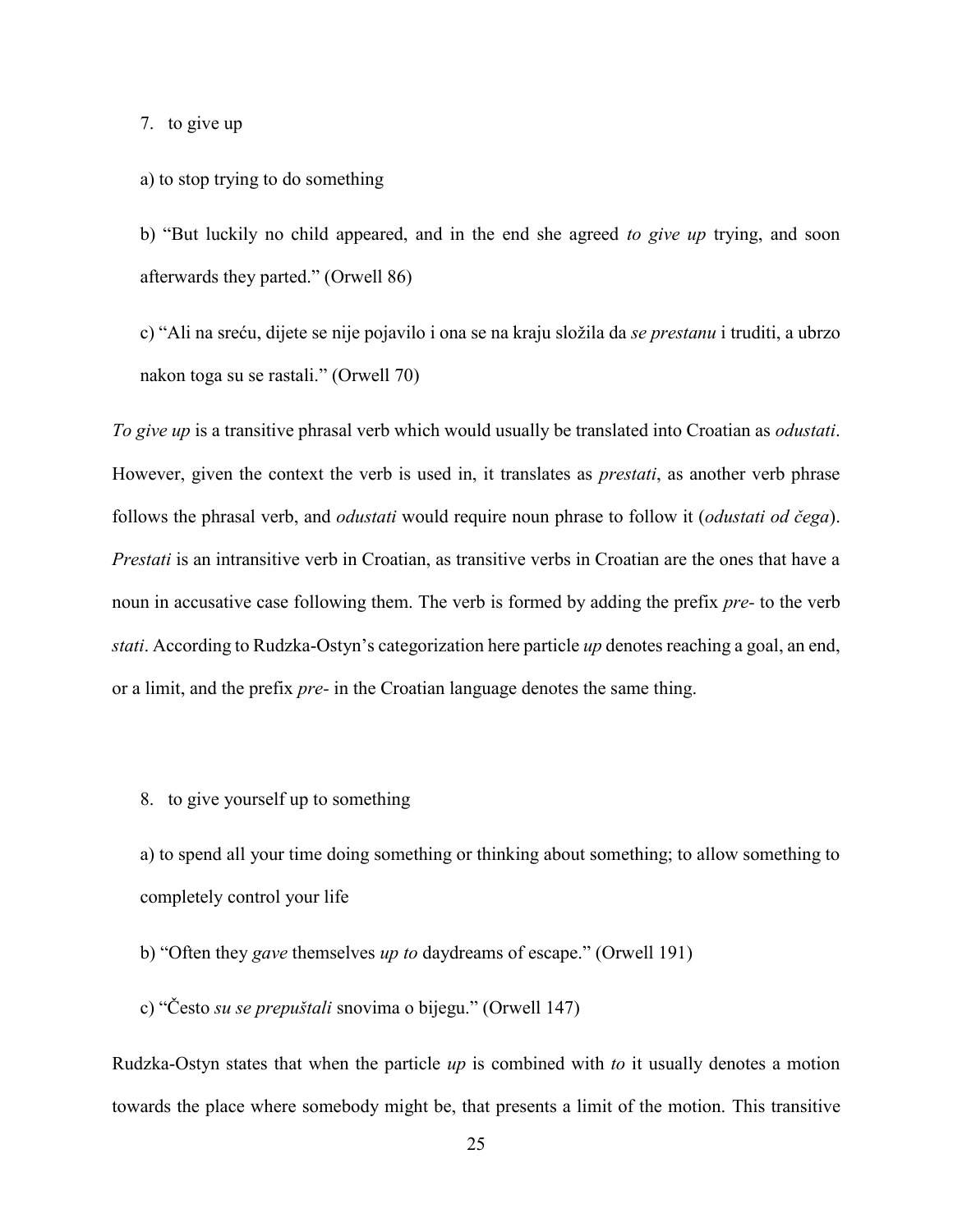phrasal-prepositional verb is translated into Croatian as *prepuštati se čemu*, which is a reflexive verb. The verb *prepuštati* is formed by adding the prefix *pre-* to verb *pustiti* (*puštati*). In the Croatian language, *pre-* indicates finality of the action, and the meaning correlates to the meaning of the particle *up*.

9. to make something up

a) to invent a story, especially in order to trick or entertain somebody

b) "A great deal of the time you were expected to *make* them *up* out of your head." (Orwell 52)

c) "Uglavnom se očekivalo da ih čovjek *izmisli* iz glave." (Orwell 45)

*To make up* is transitive phrasal verb, and it translates into Croatian as simple lexical verb *izmisliti*. *Izmisliti* is a transitive verb formed by adding the prefix *iz-* to the verb *misliti*. *Iz-* indicates leaving the container, and this verb is closely associated with conceptual metaphor that ideas are containers.

10. to pick up something

a) to receive an electronic signal, sound or picture

b) "In a place like this the danger that there would be a hidden microphone was very small, and even if there was a microphone it *would* only *pick up* sounds." (Orwell 169)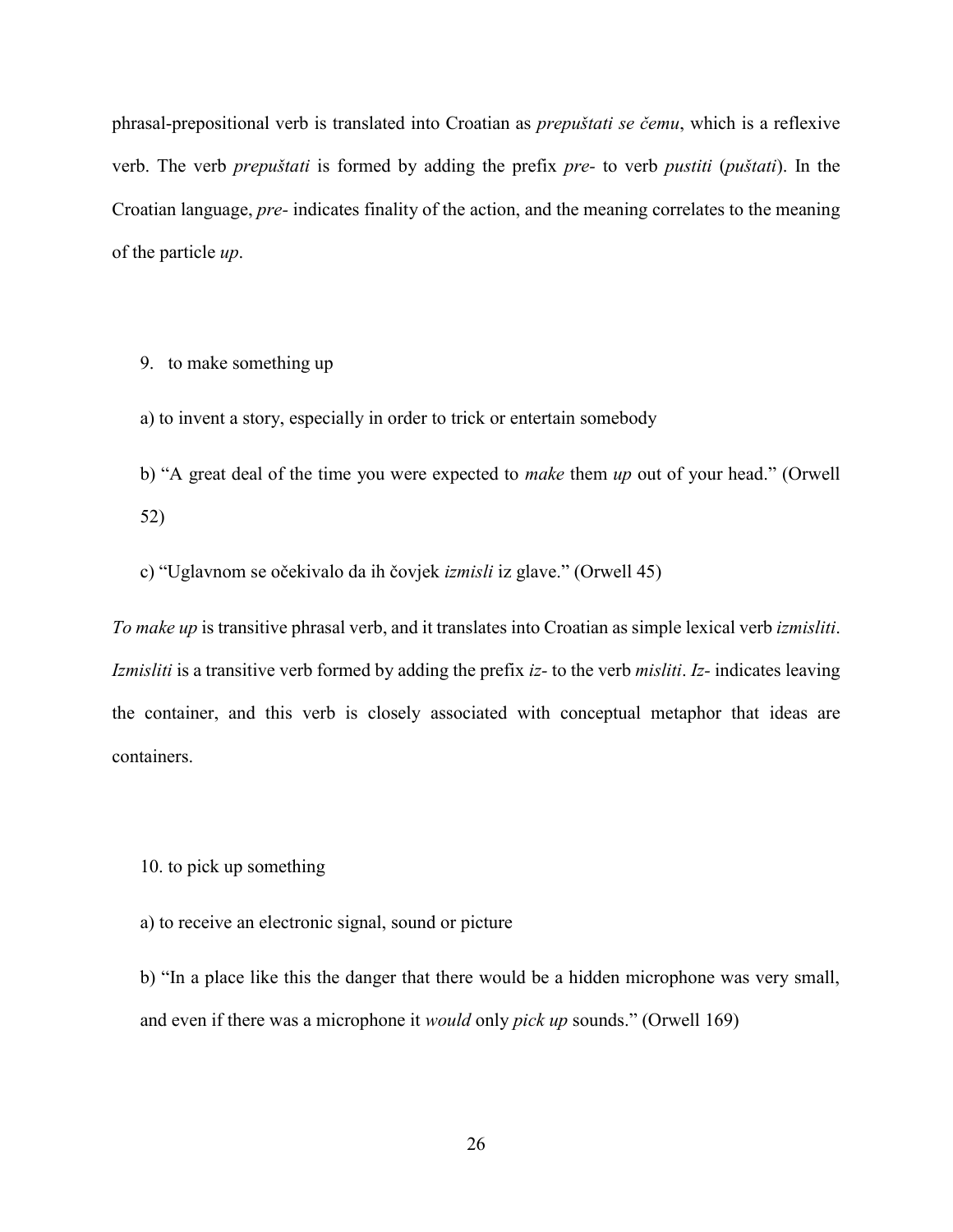c) "Opasnost da bi na ovakvom mjestu bio sakriven mikrofon, bila je vrlo mala, a čak i da mikrofon postoji, *uhvatio bi* samo zvukove." (Orwell 131-132)

*To pick up something* is a Type I prepositional verb which translates into Croatian as *uhvatiti*, although the verb *zabilježiti* could also be used when translating this multi-word verb. *Uhvatiti* is a transitive verb that is formed by adding the prefix *u-* to the verb *hvatati*, and it is here used metaphorically. Here the prefix *u-* indicates that the action is finished, and the particle *up* in this multi-word verb indicates that something is more accessible or known.

- 11. to prick something up
- a) to suddenly begin to listen very carefully because you have heard something interesting
- b) "Even the waiters *had* started and *pricked up* their ears." (Orwell 374)
- c) "Čak su i konobari zastali i *naćulili* uši." (Orwell 276)

*To prick up* is a transitive phrasal verb, and it translates into Croatian as *naćuliti*, which is formed by prefixation; prefix *na-* is added to the verbal base *ćuliti*. The verb *naćuliti* is a transitive verb in Croatian language, and the prefix *na-* indicates that the action is completed from the above, which relates to basic spatial meaning of the particle *up*. *Ćuliti* is highly idiomatic verb which is used in context of listening to something carefully. Particle *up* here indicates something that is more accessible or known, as the information becomes known if you listen to something.

12. to put up with something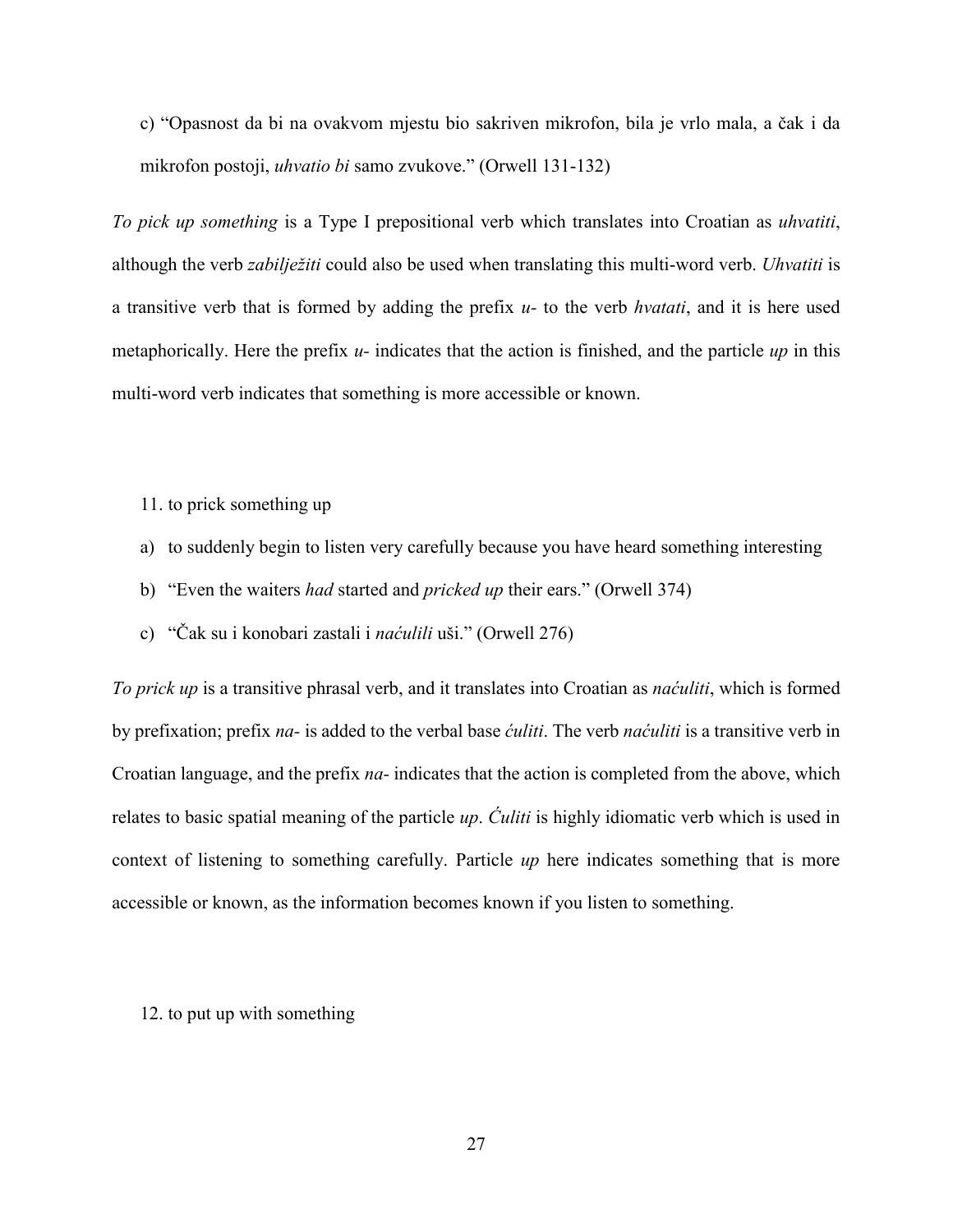a) to accept or continue to accept an unpleasant situation or experience, or someone who behaves unpleasantly

b) "Just think what THEY have to *put up with*." (Orwell 47)

c) "Pomislite samo što oni sve moraju *podnijeti*." (Orwell 42)

*To put up with* is a transitive phrasal-prepositional verb which can be replaced by a simple verb *to tolerate*, and it translates into Croatian as *podnijeti*. The verb *podnijeti* is a transitive verb, which is formed by adding the prefix *pod-* to verb *nositi*. Prefix *pod-* indicates that the action is completed from a lower to a higher position, and it is used here metaphorically. According to Rudzka-Ostyn here *up* indicates reaching the highest level of something, specifically here tolerance, and the prefix *pod-* corresponds to that.

- 13. to stand up to something
- a) to remain in good condition despite rough treatment
- b) "He was sitting very straight in his chair, his powerful chest swelling and quivering as though he *were standing up to* the assault of a wave." (Orwell 18)
- c) "Sjedio je veoma uspravno na stolici, dok mu se snažni grudni koš nadimao i podrhtavao kao da *je izložen* udaru valova." (Orwell 21)

According to Rudzka-Ostyn, particle *up* combined with particle *to* signifies reaching the limit of something. This transitive phrasal-prepositional verb can be translated into Croatian as *oduprijeti se čemu* or *suočiti se s čime*. However, in the context of the quoted sentence from *1984* it is translated as *je izložen*. *Izložiti se* is a verb formed by combining the prefix *iz-* with verb *ložiti*. In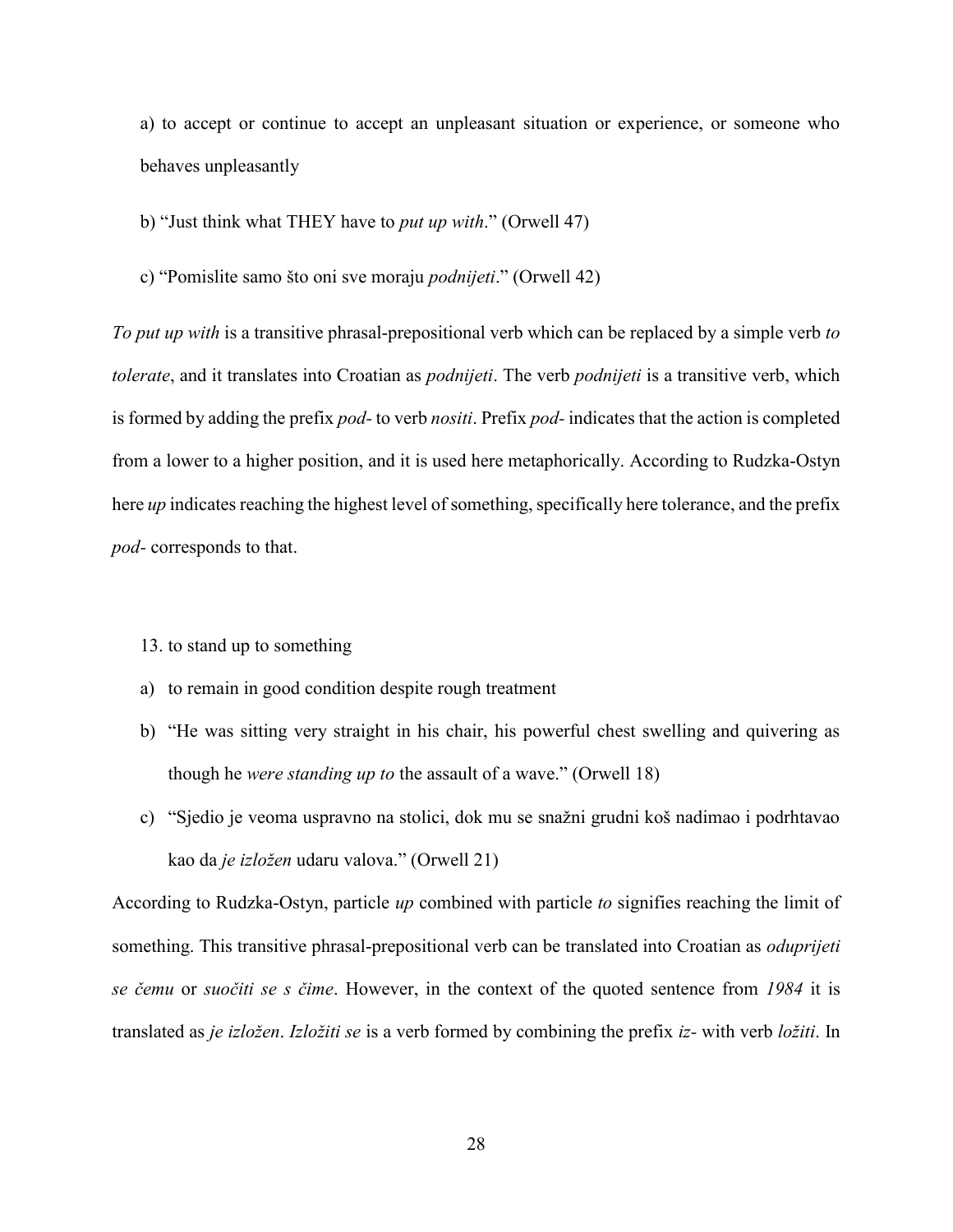Croatian language, the prefix *iz-* can denote the action that was done to a certain limit, which correlates to the meaning of the particle *up* in this example.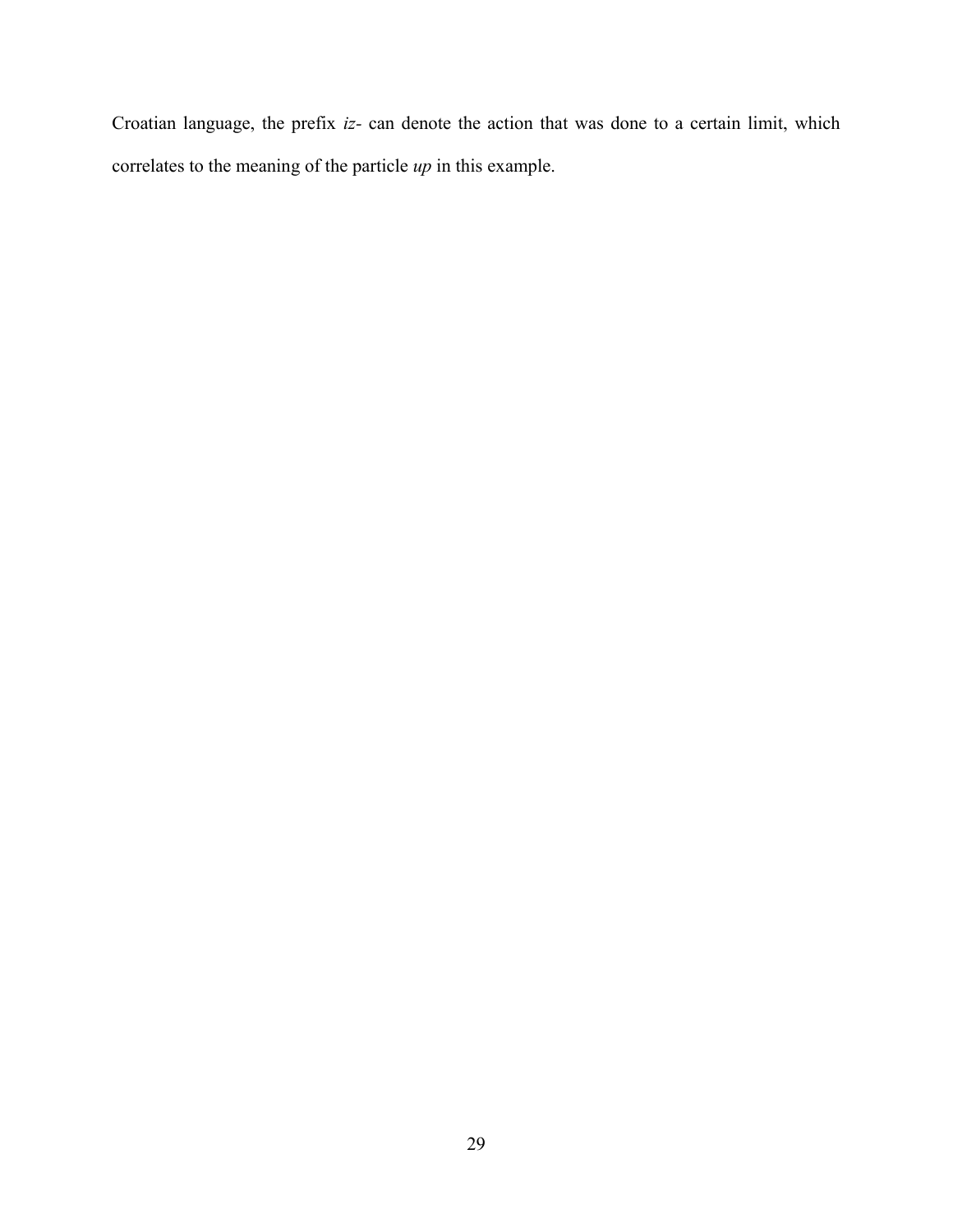#### <span id="page-30-0"></span>7. Conclusion

Of the cases isolated from Orwell's *1984*, most of them are phrasal verbs, with some examples of phrasal-prepositional verbs, and only one example of prepositional verb. Most of the verbs listed are transitive verbs, with the exception of only two out of thirteen examples being intransitive verbs. Croatian equivalents of the listed verbs are mostly verbs formed by prefixation in the Croatian language. The exceptions are highly idiomatic verb *to double up*, translated into Croatian as an idiom, and the verb *to flare up*, translated as single word verb.

To some extent, there is a pattern of prefixes used to form Croatian equivalents for the listed multi-word verbs. For example, prefix *pod-* which indicates that the action is completed from a lower to a higher position, is used to translate the verbs where *up* denotes high position of something (*to blow up* and *to put up with*). Also, the prefix *od-* is used to translate verbs *to bring up* and *to make up*, and in both verbs *up* denotes moving to a higher degree, whereas in Croatian *od-* denotes that the action is approaching to its end, that is in a way connected to reaching a higher degree.

It can be concluded that, in most cases, the meaning of the particle *up* in above-mentioned multi-word verbs corresponds to the meaning of prefixes in the above-mentioned Croatian equivalents, with the exception of highly idiomatic multi-word verbs which are not translated as derived verbs.